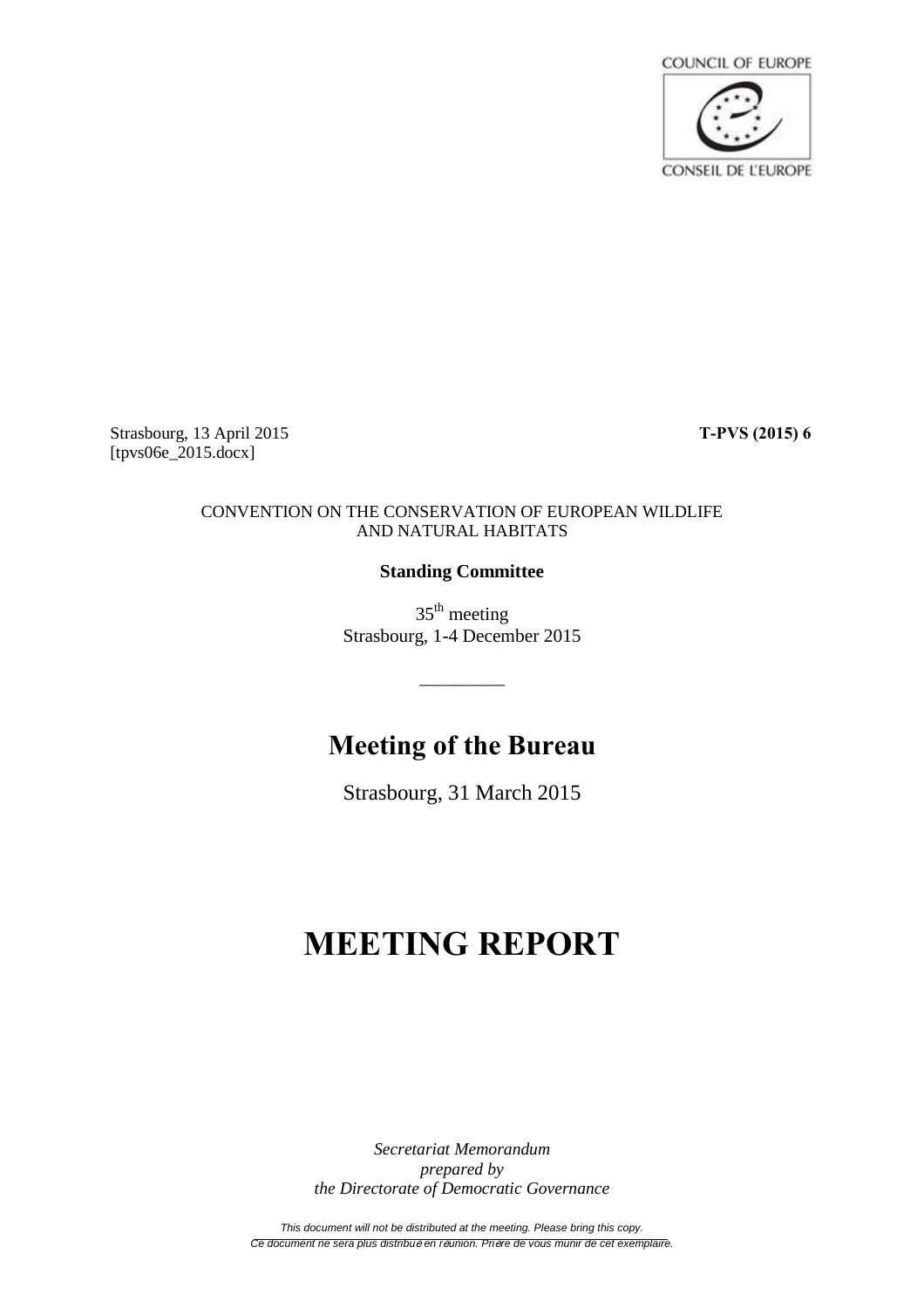#### **1. ADOPTION OF THE AGENDA**

The Chair of the Standing Committee to the Convention, Mr Øystein Størkersen, opened the meeting on 31<sup>st</sup> March 2015. The Chair welcomed the other Bureau members and the Secretariat, and transmitted the apologies of Mr Jan Plesnik for his absence.

The Chair introduced the draft agenda, prepared following the progress in the implementation of the 2015 Programme of Activities. He further suggested a couple of minor amendments to ensure a smoother running of the meeting.

The draft Agenda was adopted with the amendments suggested by the Chair (see appendix 1).

#### **2. IMPLEMENTATION OF THE 2015 PROGRAMME OF ACTIVITIES**

*[T-PVS (2014) 5- Programme of Activities for 2015]*

Ms d'Alessandro welcomed the Chair and the Bureau members, and presented Ms Boryana Ravutsova who recently joined the Biodiversity Unit for a 4-month traineeship programme.

Furthermore, Ms d'Alessandro presented the main activities carried out for the implementation of the Convention's Programme of work since last Standing Committee meeting, highlighting that the number of meetings and – as a consequence – the workload for the Secretariat, has significantly increased this year.

Three major Convention meetings, i.e. the meeting of the Special Focal Points for Illegal killing of birds, the meeting of the Group of Specialists on the European Diploma for Protected Areas, and a workshop on Feral ungulates and their impact on Island Biodiversity in the Mediterranean and Macaronesian Regions, took place before the Bureau meeting, in February and March. A number of coordination meetings with European Union's officers were also organised, namely to discuss future collaboration on invasive alien species, as well as the setting-up of the Emerald Network. In addition the Secretariat carried out an exceptional on-the-spot appraisal to Germany in the frame of the European Diploma for Protected Areas (February) and organised a high level Ceremony to mark the  $50<sup>th</sup>$ Anniversary of the Diploma in Strasbourg (March).

Ms d'Alessandro further informed about the state of preparation of the meetings to be held between April and July 2015, including the 5<sup>th</sup> Mediterranean Conference on Sea Turtles (April, Turkey), the meeting of the ad hoc Select Group on Biodiversity and Climate Change (April, Italy), the workshop "Protected Areas in Europe, the next 50 years" (May, Italy), the 11<sup>th</sup> meeting of the Group of Experts on Invasive Alien Species (June, Slovenia), and the 5<sup>th</sup> Meeting of the Group of Experts on Amphibians and Reptiles (July, Switzerland). The Secretariat will also attend the IUCN event: "Little Sydney: Protecting Nature in Europe" (May, Austria) and make a presentation on the activities carried out under the Convention in the field of protected areas.

Besides, the Secretariat recalled that two on-the-spot appraisals are already scheduled to take place in June, one to Bialowieźa National Park (Poland) in the frame of the European Diploma and another to Mavrovo National Park ("the former Yugoslav Republic of Macedonia"), as a follow-up to a complaint; two other visits are under preparation as a follow-up to complaints, respectively to Lithuania (Mediation procedure) and Turkey (on-the-spot appraisal).

Concerning more administrative issues, Ms d'Alessandro informed that the first stage of tests of the Online Reporting System started in January. Moreover, a specific Abridged Report of the 34<sup>th</sup> Standing Committee meeting has been prepared and forwarded to the Committee of Ministers for information in March. A further stage of negotiations with the EEA on supplementary technical and scientific assistance to be provided for the establishment of the Emerald Network in Eastern Europe and the South Caucasus is ongoing, and the calendar of the meetings organized by the Bern Convention has been shared with the main MEAs.

Regarding finances, the letters for the voluntary contributions have been sent out and Parties who so wish can now request specific tailor-made letters if need be.

On communication, Ms d'Alessandro informed about the dissemination of three media advisories since the beginning of the year, as well as about the re-styling of the website of the Biodiversity Unit. The Secretariat will soon engage also on social networks, following a dedicated training that the team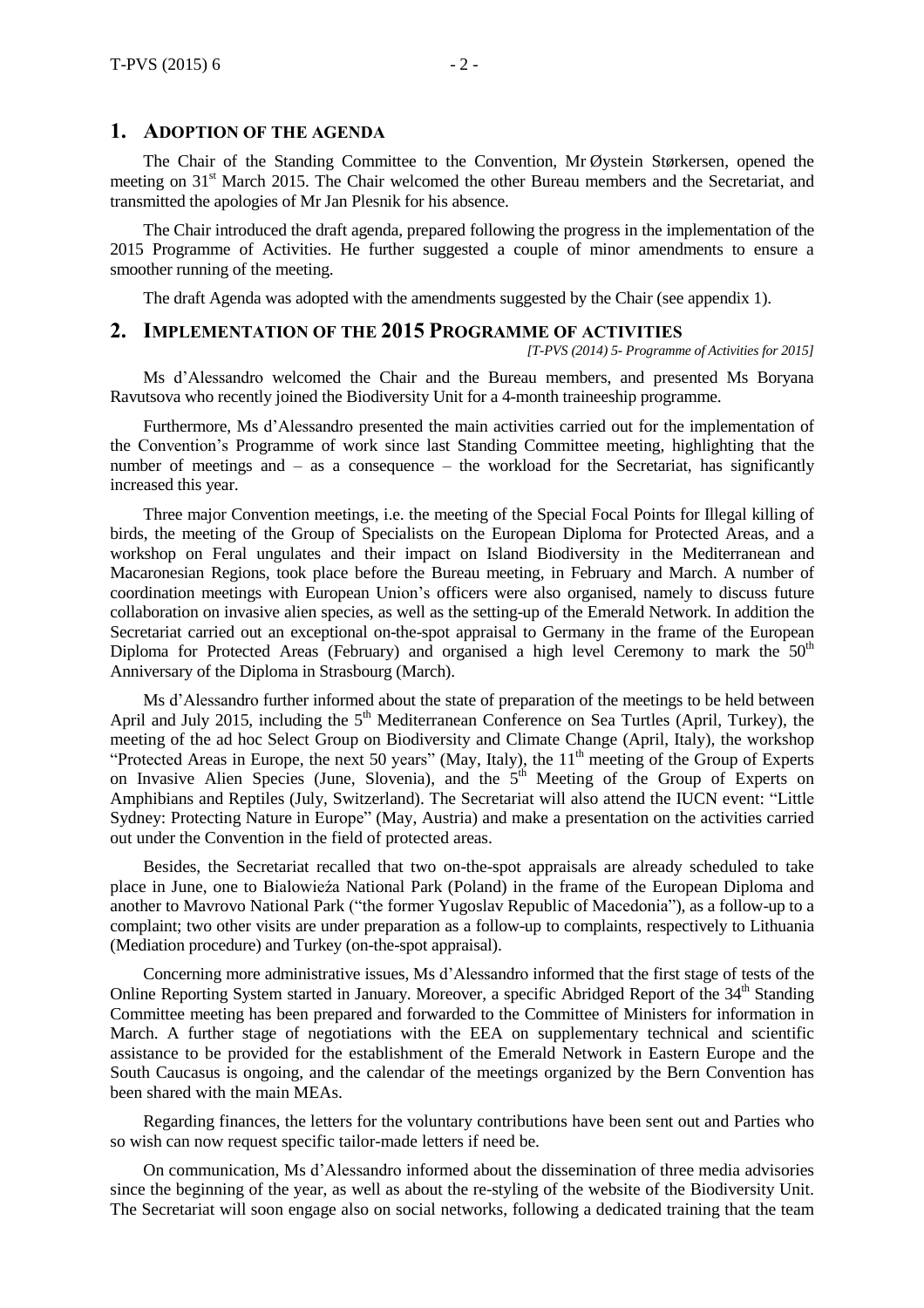will have in May 2015. Finally, Ms d'Alessandro reminded that in the frame of the 50<sup>th</sup> Anniversary of the European Diploma a brochure and a video have been produced and are available for dissemination through the Secretariat.

The Chair thanked the Secretariat for the presentation as well as for the so far successful preparation of the numerous meetings foreseen in the Programme of Activities. Noting the workload of the Secretariat compared to its size, the Chair asked the Bureau to have a discussion on the opportunity of continuing with the tradition of preparing a full report of the Standing Committee meeting, on top of the one which is adopted and disseminated the last day of the meeting (including the adopted texts and the decisions) and of the Abridged report which is prepared for the Committee of the Ministers.

**DECISION**: Following the discussion, the Bureau agreed that a third full report is not necessary and suggested that the Secretariat keeps the records of the meeting and only distributes the written statements of the Parties, soon after the meeting.

Ms Durkošová raised the attention of the Bureau on the fact that, in 2016, the Conference of the Parties to the CBD will probably be in conflict with the usual dates of the Standing Committee meeting. The Slovak Republic has received the dates of the CBD meeting in advance as the country will have the Presidency of the Council of the European Union at that time. She therefore asked to bear this in mind while preparing the draft agenda for the  $35<sup>th</sup>$  Standing Committee meeting, in which the dates for the meeting to take place in 2016 will be proposed.

**DECISION:** The Bureau agreed to anticipate the 36<sup>th</sup> Standing Committee meeting to last week of November 2016.

Some Bureau members further asked about the comparative analysis that the European Union committed to prepare regarding the issue of derogations, namely on the ability of the questionnaire prepared for Habides+ to comply with the provisions of Article 9 of the Bern Convention. The Secretariat informed that it has already approached the EU for information on its plans and foreseen deadlines, and that it is waiting for a reply. The issue is however still confused for some Member States, particularly for those whose respondents for the Habides+ and the Bern Convention ORS are not the same.

**DECISION:** The Bureau instructed the Secretariat to send out in April, directly to the Delegates of Contracting Parties, the letter requesting the biennial reports. The letter should be accompanied by the decision taken on this matter at last Standing Committee meeting, as well as the Legal Opinion prepared by the Council of Europe.

## 2.1 **Group of Specialists on the European Diploma of Protected Areas: report of the meeting and celebration of the 50th Anniversary**

*[T-PVS/DE (2015) 5 - Draft Resolutions]*

The Secretariat summarised the outcomes of the meeting of the Group of Specialists on the European Diploma for Protected Areas (EDPA), which took place in Strasbourg on 13 March.

The Group discussed the results of the on-the-spot visits organised in 2014, in view of awarding the European Diploma to the Vashlovani Protected Areas (Georgia) and renewing the award to the National Park Weerribben-Wieden (Netherlands). After examining the reports of the independent experts, the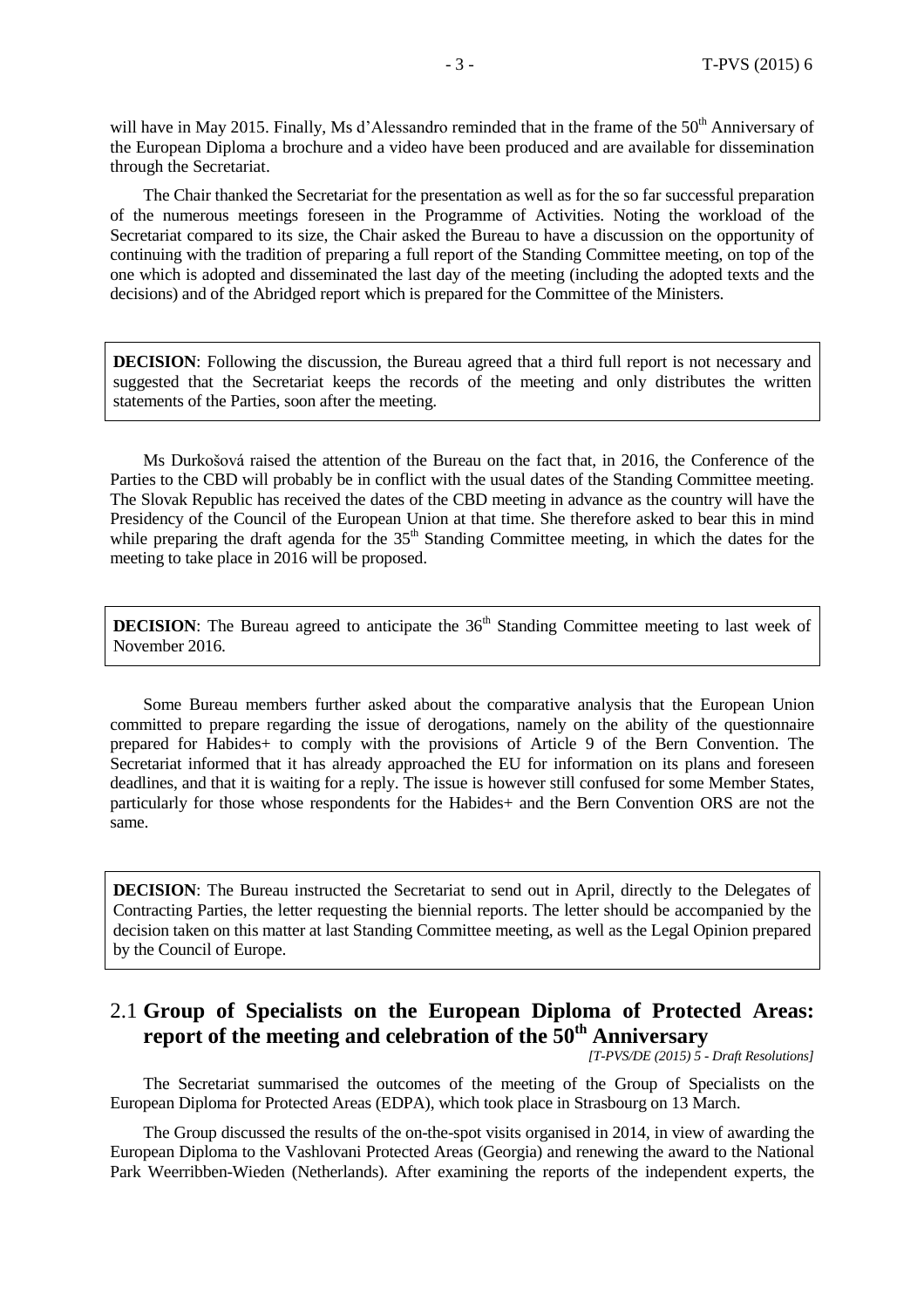The Group also examined the results of the two exceptional on-the-spot appraisals. The first, to Podyji National Park (Czech Republic) and Thayatal National Park (Austria), aimed to (i.) identifying the possible negative impact on threatened species and habitats of the planned construction of large wind turbines park(s) in Northern Austria, (ii.) assess the management of the hydropower plant *Vranov* with a view to ensure ecologically bearable flows under *Vranov* reservoir, Thaya river and Thaya tributaries, and (iii.) evaluate the harmonisation of the fishing regulations within the ecological needs of the two parks.

Following some detailed economic, scientific and sociological analyses, the Provincial Government of Lower Austria has finally abandoned the plans for the windfarm known as "Windpark Nord".

The second exceptional appraisal, organised in 2015 to the Bayerischer Wald National Park (Germany), aimed to assess the possible negative effects of a huge windfarm project planned in the close vicinity of the park. After discussing the recommendations proposed by the expert, the Group decided to add a condition on the necessity - prior to any wind park authorisation - of an environmental assessment that guarantees that the natural values having led to the designation of the Bayerischer Wald National Park as a European Diploma for Protected Area's site will not be significantly affected.

For each of these two exceptional visits the Group agreed to submit to the Bureau an Opinion with recommendations. A draft Resolution is also appended to each of the opinions, to be examined and, where appropriate, proposed by the Standing Committee to the Committee of Ministers.

In addition, the Group discussed the analysis of the 2014 annual reports received from the Diploma areas and, more specifically, those cases in need of particular attention such as Bialowieźa National Park (Poland), and Poloniny National Park (Slovak Republic).

With regards to the Bialowieźa National Park whose diploma is pending the renewal since 2007, the Group took note of some significant progress, including the official adoption of the management plan. An on-the-spot appraisal will therefore take place this year in view of the possible renewal of the European Diploma.

On Poloniny National Park, the main issues of concern are the long-term absence of a management plan, the need to strengthen the legal capacity of the park's administration to manage the area, and forest management. The Group of Specialists had already considered, in 2013, the possibility of recommending the withdrawal of the European Diploma if no significant progress in adopting the requested measures would be achieved by its next meeting. This year, because of too slow progress, the Group agreed to submit to the Standing Committee, via the Bureau, a draft Recommendation on the withdrawal of the European Diploma and a subsequent draft Resolution to be possibly submitted by the Standing Committee to the Committee of Ministers.

Moreover, the Group took note of the state of progress of the celebrations of the  $50<sup>th</sup>$  anniversary of the EDPA, including a dedicated logo, the visibility of the event through the pocket diary of the Council of Europe, a brochure, a video, a poster exhibition and some merchandising.

In addition, a high level ceremony hosted by Ambassador Dirk Van Eeckhout, Permanent Representative of Belgium to the Council of Europe and Chair of the Committee of Ministers, took place on 13 March in Strasbourg, and counted with the participation of the Deputy Secretary General of the Council of Europe, the Chair of the Standing Committee, the Chair and the members of the Group of Specialists, among others. The posters' exhibition was officially presented during the ceremony.

The Secretariat also recalled the up-coming workshop on "Protected Areas in Europe: the next 50 years", to take place in May at the Regional Park of Migliarino, San Rossore and Massaciuccoli, with the sponsorship of the Ministry of Environment of Italy and the Tuscany Region. The objective of the workshop is to bring together managers of protected areas and experts to discuss the challenges that protected areas face in an interconnected world, where technology and globalisation are changing people's perception of the natural environment. The programme of the workshop includes four thematic sessions with case studies followed by debates.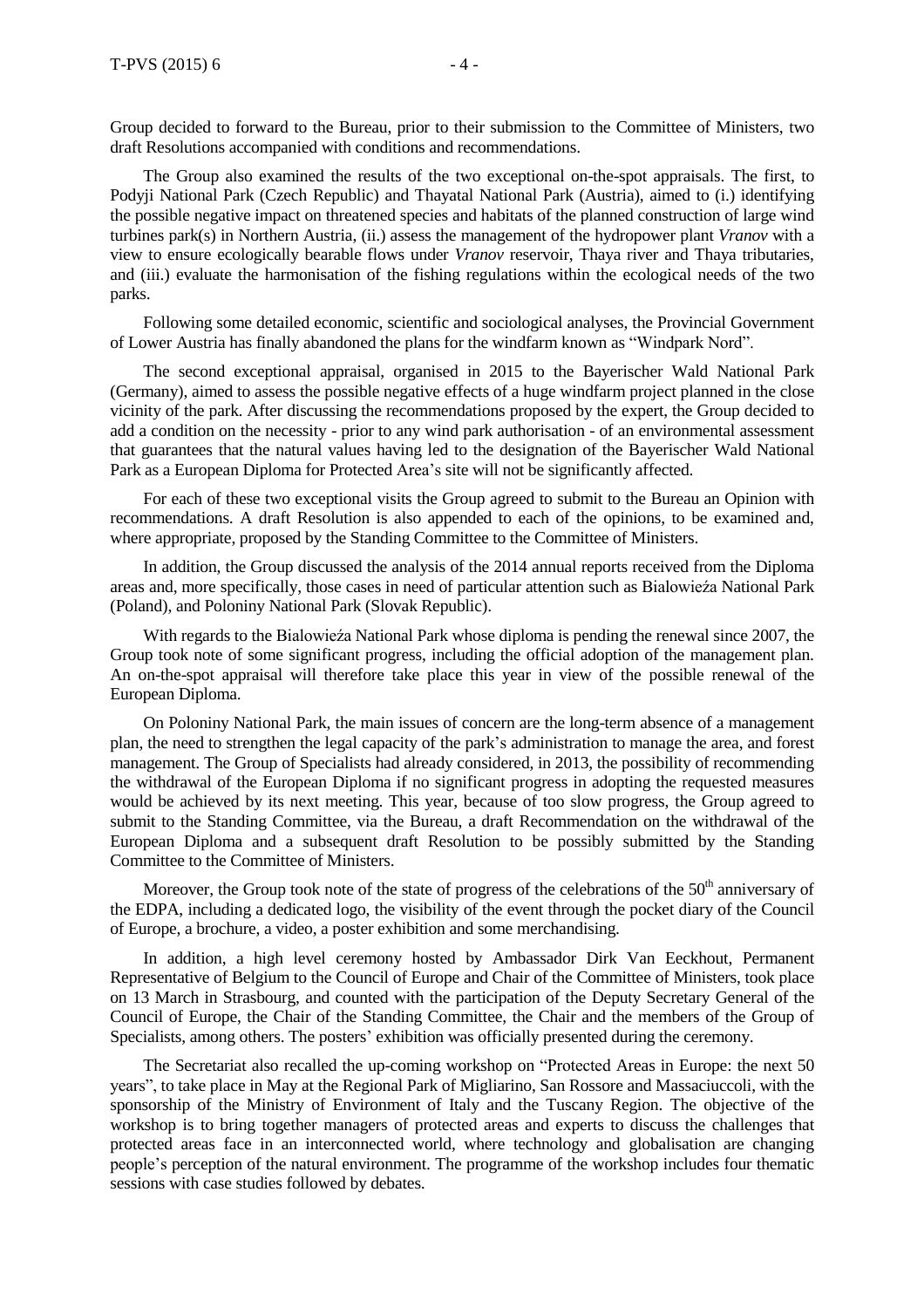In addition to the events organised by the Council of Europe, the Diploma areas have been invited to organise their own celebratory events at local, regional and national level.

The Chair appreciated the work carried out by the Group of Specialists and the Secretariat, and called on the Parties to improve the outreach of the Council of Europe activities in the field of biodiversity also by making wide use of the material produced for the  $50<sup>th</sup>$  Anniversary of the EDPA. The Chair expressed further appreciation for the progress noted in Bialowieźa national park, and worries regarding the situation at Poloniny, which risks being the first case of withdrawal of the EDPA.

Ms Durkošová recognised that the situation in the area should be improved, but recalled that progress has been achieved in 2014 (mainly the adoption of the Rural Development Plan and the operational program Quality of the Environment enabling financial support to the park's activities as well as better coordination). Some key steps were also undertaken for the preparation of the management plan and for reaching an agreement on cooperation with key ministries. Specific attention was also devoted to granting visibility to the National Park. Ms Durkošová concluded by ensuring of the utmost attention of the Ministry to this issue, and requested that detailed information on the problems concerning forest management is forwarded to the authorities as soon as possible so to ensure a fast and targeted reaction.

In light of the above the Chair encouraged the authorities of the Slovak Republic to ensure that additional and significant progress is made before the  $35<sup>th</sup>$  Standing Committee meeting.

**DECISION**: The Bureau decided to forward the draft Resolutions on the award of the European Diploma for Protected Areas to the Vashlovani Protected Areas (Georgia) and on the renewal of the diploma to the National Park Weerribben-Wieden (Netherlands) to the Committee of Ministers for examination and possible adoption.

Concerning the Podyji National Park (Czech Republic) and Thayatal National Park (Austria), as well as the Bayerischer Wald National Park (Germany), the Bureau decided to forward to the Standing Committee the relevant Opinions and recommendations, together with the draft Resolutions to be possibly forwarded to the Committee of Ministers.

Finally, the Bureau took note of the situation in Poloniny National Park and instructed the Secretariat to liaise with the authorities of the Slovak Republic for a follow-up prior to the discussions foreseen at the 35<sup>th</sup> Standing Committee meeting. The Secretariat was further requested to address a letter to the Minister of Environment of the Slovak Republic with specific information on the challenges related to forest management in Poloniny National Park.

## **2.2 Follow-up to the Tunis Action Plan 2020: report of the second meeting of the Special Focal Points for illegal killing of birds**

*[T-PVS (2015) 4 – Meeting report] [T-PVS (2015) 3 – Draft Sentencing principles] [T-PVS/Inf (2015) 12 – Analysis and list of gravity factors]*

The Secretariat reported about the outcomes of the  $2<sup>nd</sup>$  Meeting of the Special Focal Points for illegal killing of birds, which took place in Madrid, in February 2015, at the invitation of SEO/BirdLife.

Despite being a meeting of a restricted group of officers, the participation rate has been very high (41 participants), with some delegations represented by two delegates. Participants received information on activities implemented by other bodies with a link to the Tunis Action Plan, as well as on possible funding instruments (mainly under the EU), and technical tools already available (INTERPOL).

The review of implementation of relevant Standing Committee's recommendations showed sensitive progress on a number of issues, namely: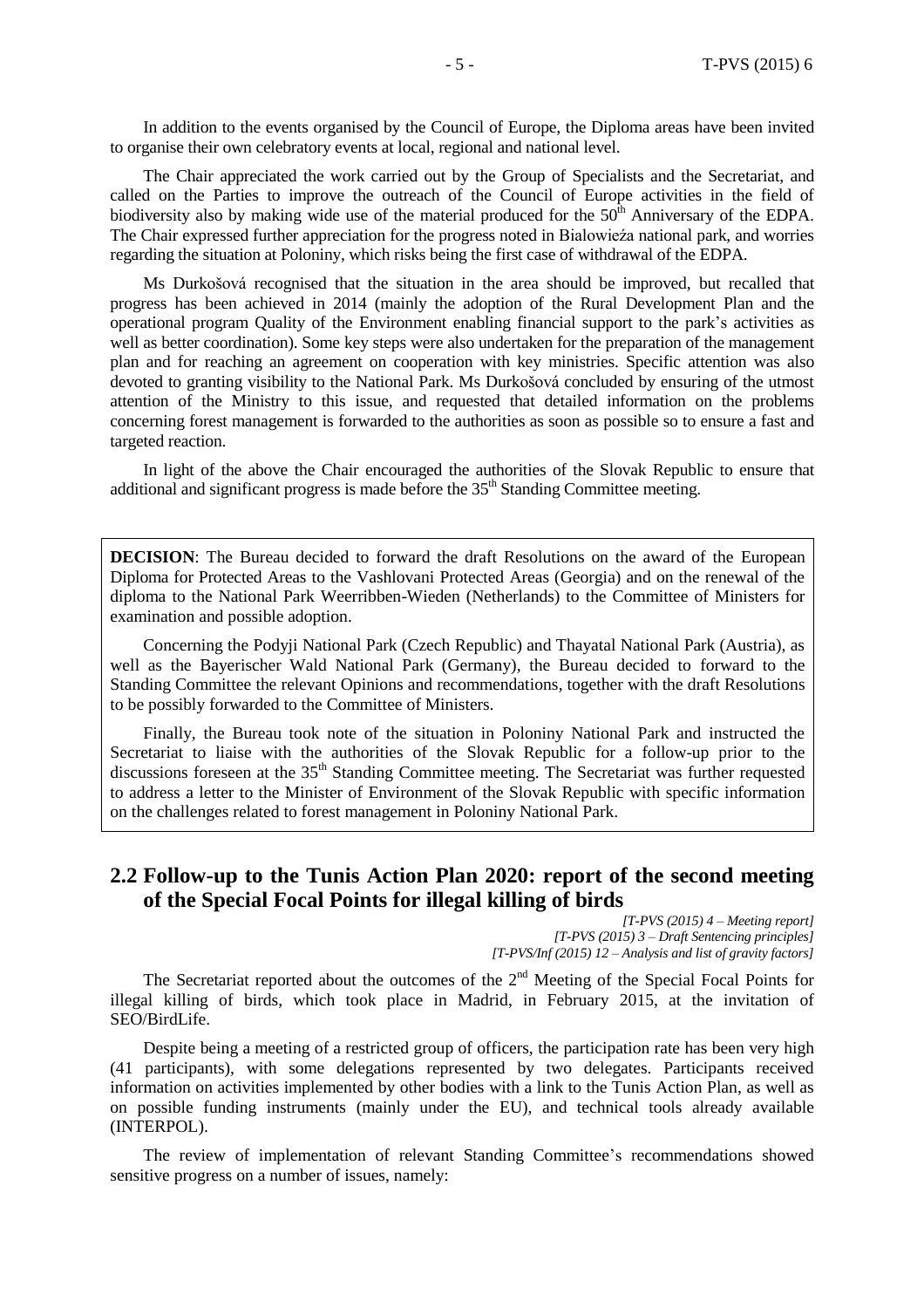(i) The adoption or preparation of national action plans against wild-bird crimes (Cyprus, Czech Republic, Hungary, Malta, Portugal, Slovak Republic);

(ii) Enforcement is also improving, with higher convictions rates in some Parties;

(iii) Training for police officers are being organised in Malta and Portugal;

(iv) Reporting on wildlife crime cases is also becoming systematic in a number of Parties (Cyprus, Italy, Malta, Portugal, Slovak Republic) although only a few of them have the necessary resources for combined analysis of the data so collected.

The use of new tools and/or technologies is also progressing: for instance, the Czech Republic is applying DNA forensic analysis to wild-life crime cases, while Hungary is using satellite tracking for a limited number of prioritised species. Moreover, the Slovak Republic announced that wildlife crime will be among the priorities of its Presidency of the European Union in the field of environment.

Despite some relevant progress, a number of new or remaining challenges were also identified. Poisoning (mostly through rodenticides and carbofuran) is becoming a major problem in many Parties, also because it is difficult to bring evidence of this kind of crimes before national courts. Another matter of concern is the identification of black-spots of illegal killing of birds: while recognised as being a crucial issue for a cost efficient management of the response against these crimes, parties generally lack human and financial resources for the cross analysis of the data collected.

In addition, knowledge sharing about data related to maps, black-spots, identity of offenders, or prosecution of cases leading to convictions is problematic both within the national stakeholders and at the international level. In fact, these data are sensitive and their disclosure – although useful - is often prohibited by the law.

A last challenge highlighted concerns the fact that environmental crime is generally dealt through criminal law, which poses two major problems: a) the judiciary is not always prepared to assess the real impact of the crime; b) as a consequence, the level of penalties applied to cases of convictions is often low.

The Special Focal Points dealt with each of these challenges and agreed on their follow-up. On information sharing the participants decided to develop a basic and harmonised model of reporting, focussed on data that can be shared and analysed without prejudice to data protection legislation. This should allow collecting at least a minimum set of useful knowledge. Concerning the black-spots, Parties committed to provide electronic feedback on the Methodology document prepared under the Bern Convention in view of preparing a final draft for the attention of the Standing Committee.

Moreover, through a dedicated working session, the participants identified and agreed on a set of objective and reasonably comprehensive gravity factors, to be used on a preliminary basis by investigators, prosecutors, and also the judiciary, in order to evaluate wildlife crime in a similar way across all Parties' jurisdictions.

The same positive outcome was reached on the sentencing principles, on which participants almost finalised the work aimed at identifying a set of basic standards able to fit across different ranges of jurisdictions, bearing in mind that these cannot be imposed from the outside. The sentencing principles now include some broad preamble principles (trans-national) and some more specific jurisdiction-focussed principles.

The Secretariat concluded by informing that both the list of gravity factors and the sentencing principles will be appended to draft Recommendations for the attention of the Standing Committee at its meeting.

Ms Durkošová expressed her appreciation for the progress of the Parties and for the dedication of the Secretariat to keep the momentum around the very important but also complex issue of dealing with illegal killing of birds. Moreover, she wanted to praise again the establishment of a Special Network of Focal Points as a major step towards eradicating wild-bird crimes.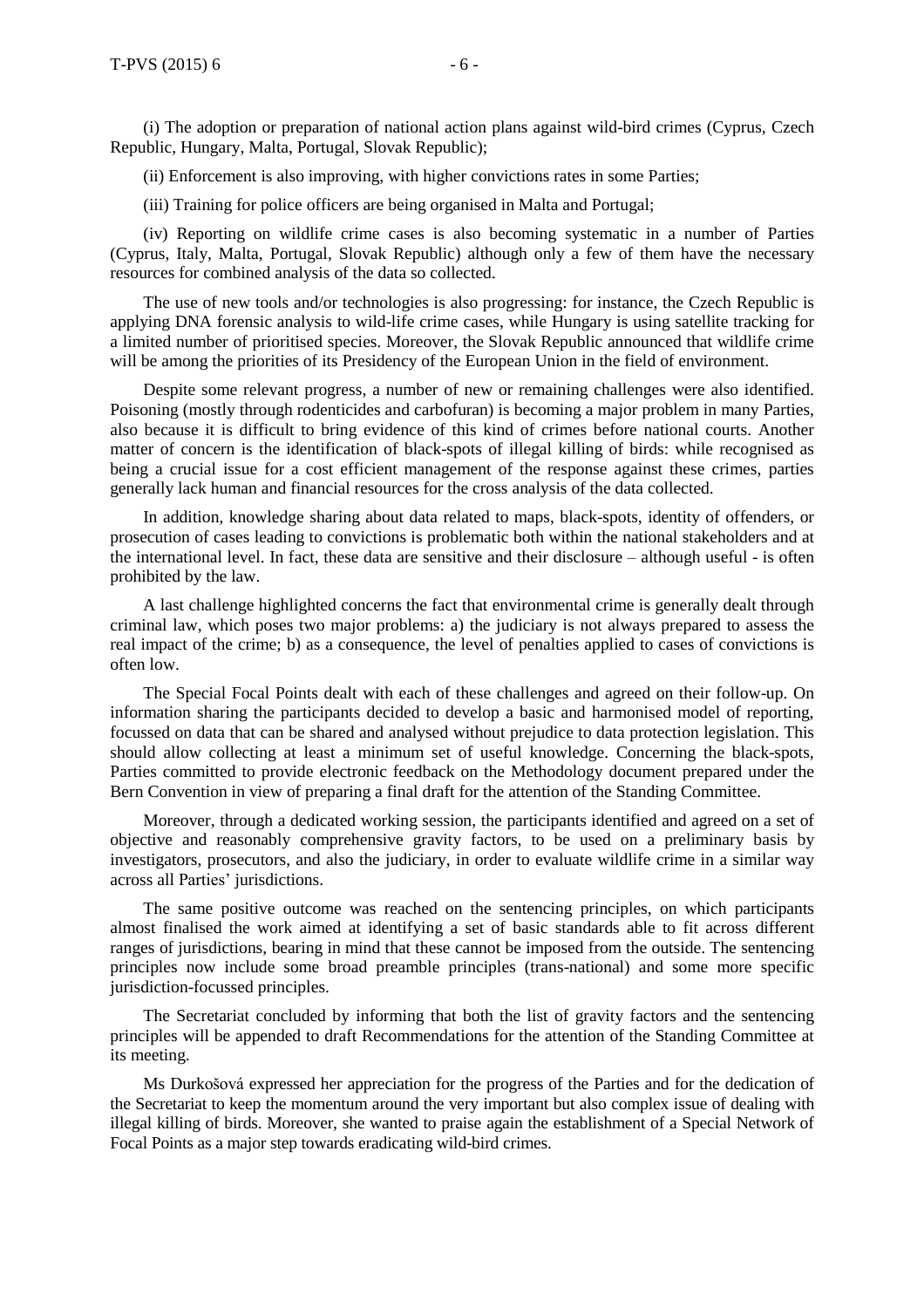The Chair also thanked the Special Focal Points for their work and recalled the next steps, including the meeting of the Group of Experts on the conservation of birds (October 2015) and probably a third meeting of the Special Focal Points for illegal killing of birds early next year.

## **2.3 Climate change: state of preparation of the meeting of the Select Group for the drafting of a new work-plan**

The Secretariat informed about the state of preparation of the forthcoming meeting of the ad hoc Select Group of Experts on Biodiversity and Climate Change, to take place on 28 April in Rome, at the invitation of Italian authorities.

The Secretariat recalled that the meeting has been convened by the Standing Committee with the task of preparing a new work-plan for the future work of the Group of Experts. In fact, the latter was established in 2007 and has now fulfilled its first term.

The agenda of the meeting has been drawn with the aim of presenting concrete topics that should be considered for integration in the future work-plan, based on the proposals made by the participants at the  $8<sup>th</sup>$  meeting of the Group of Experts in 2014.

A keynote speech by Prof. Bryan Huntley will open the meeting, followed by presentations of the practical experiences of Albania, the Slovak Republic, and Switzerland. The CMS will then present its own programme of work on climate change, and identify the possible contribution of the Bern Convention. Other issues to be discussed are: (i) the biodiversity-climate change link and opportunities for convergence in implementation of different policies; (ii) climate change challenges in the Arctic; (iii) ecosystem-based services and the transition to a greener economy; (iv) integration of climate change adaptation into the management of ecological networks, particularly the Natura 2000 and the Emerald Networks; (v) landscape variables in relation to climate change; (vi) impact of extreme weather events on local communities and possible response from the local level; (vii) mammal species' resilience to climate change and tools for conservation priority setting; (viii) communicating efficiently on climate change challenges and opportunities.

The Secretariat noted that, once more, the agenda counts with internationally recognised experts, and regretted that the call for participants extended to the Parties has, so far, been answered by eight Parties only.

The Chair congratulated the Secretariat for the very interesting agenda and recalled that volunteering Parties can still register in the meeting. He also hoped that the new work-plan, once adopted, will unequivocally revive the interest and participation of the Parties in these matters.

## **2.4 Invasive Alien Species: international coordination and state of preparation of the 11th meeting of the Group of Experts**

The Secretariat informed on the progress on activities regarding Invasive Alien Species (IAS), in a particularly important year as a new EU "Regulation on the prevention and management of the introduction and spread of invasive alien species" has entered into force  $(1<sup>st</sup>$  January 2015) at the EU level. The Regulation affects 28 of the 50 States parties to the Convention.

The Secretariat organised a coordination meeting with the European Commission so to ensure that all Contracting Parties to the Bern Convention can benefit from the newly available technical instruments and information sharing systems. Moreover, a legal report has been commissioned to provide an analysis on the possible adaptation of the EU Regulation to non-EU member states, by mean of a Standing Committee Recommendation.

The report will also explore the fields of work that the Regulation may open for non EU-Member States at the international level (information databases, analysis of pathways, etc.). Another contract has been awarded for the preparation of "Guidelines for IAS pathways' Action Plans", the latter being one of the requirements of the EU Regulation to its Member States. In addition, a risk analysis will be done for a few prioritised species.

The Secretariat further informed that work is also continuing through the innovative voluntary approach launched by the Convention. Two draft Codes of Conduct are under preparation,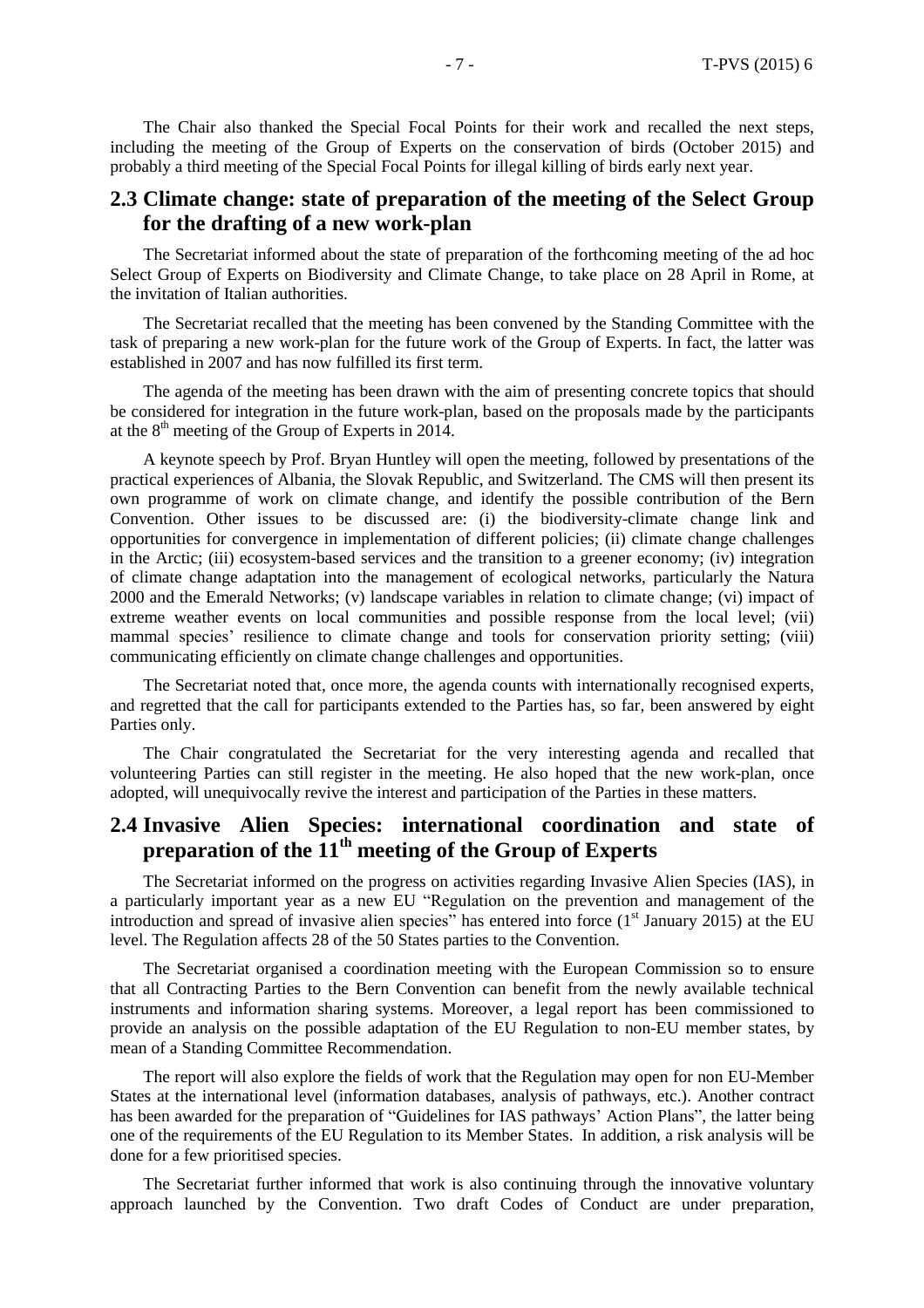$\overline{a}$ 

respectively on "Plantation Forestry" and on "Recreational Boating". In addition, some of the Codes of conduct already adopted are being relooked for dissemination purposes.

The Group of Experts is keeping the focus on threatened habitat types and species. In this frame, a workshop on the impact of feral ungulates on islands of the Mediterranean and Macaronesian Regions was organised on 23-24 March in La Gomera (Spain). The meeting report will be forwarded to the Standing Committee for information. Moreover, a workshop on the eradication of the Ruddy Duck in the Western Palearctic is planned for December 2015, in France.

The Secretariat concluded by recalling that the Group of Experts will hold its  $11<sup>th</sup>$  Meeting at the Triglav National Park (Slovenia), on 4 and 5 June 2015.

The Chair thanked the Secretariat for the information provided, and appreciated the coordination with the European Union on matters of common interest. He also stressed the opportunity of using the EU Regulation as a further step towards the harmonisation and strengthening of IAS legislation across Contracting Parties. However, he also recalled that the list of species foreseen under the EU Regulation will probably need further and long-term work before being able to fully contribute to IAS eradication goal.

## **2.5 Setting-up of the Emerald Network: state of progress**

The Secretariat reported on the progress in the setting-up of the Emerald Network.

The establishment of the Network in the seven countries1 targeted by the joint EU/CoE project (JP) reached important quantitative progress. At the end of January 2015, the seven countries submitted new Emerald databases containing 426 new potential Emerald sites and their ecological information. A first analysis of these databases shows that all seven countries have worked towards identifying smaller stepping stone areas which can complete the geographical coverage of their national Emerald Network. This is a very good qualitative progress.

The Secretariat further informed that these countries will start this year their Emerald biogeographical process with the organisation of three Emerald biogeographical Seminars. The process will continue until the end of 2016. The next two years are therefore going to be challenging as this will be the first time that the Convention implements the Emerald biogeographical process without the support of the European Topic Centre on Biological Diversity (ETC/BD). In fact, the latter does not have the mandate to work on these topics in the countries targeted by the JP. Nevertheless, the biogeographical evaluation will be carried out with the scientific and technical support of independent experts. The Vice-Chair of the Standing Committee, Mr Jan Plesnik, agreed to chair all three Seminars taking place in 2015. He holds the necessary expertise and experience with both the Natura 2000 and Emerald Network biogeographical processes.

Regarding Norway, Switzerland and Iceland, the Secretariat informed that the ETC/BD has been informed about the possibility that one or more of these countries submit new Emerald databases in 2015 or 2016. The ETC/BD can thus include in its own internal planning the organisation of a new round of Emerald biogeographical evaluations for these countries in the coming years.

Moreover, as foreseen in the Convention's Programme of Activities for 2015, the Secretariat is currently negotiating with the Moroccan authorities the launching of a new Emerald project. The project implementer will most probably be a national NGO mandated by the national authorities, who will also ensure its supervision. The contract for the project should be signed in spring 2015 and the implementation should last until the end of the year.

The Secretariat eventually informed that the preparation of the annual meeting of the Group of Experts on Protected Areas and Ecological Networks (16-17 September 2015, Strasbourg) has started. For this year meeting, the Secretariat is planning to invite also some Contracting Parties from EU Member States to present good practices and experiences in planning conservation and management measures for Natura 2000 sites.

<sup>&</sup>lt;sup>1</sup> Armenia, Azerbaijan, Belarus, Georgia, Republic of Moldova, the Russian Federation and Ukraine.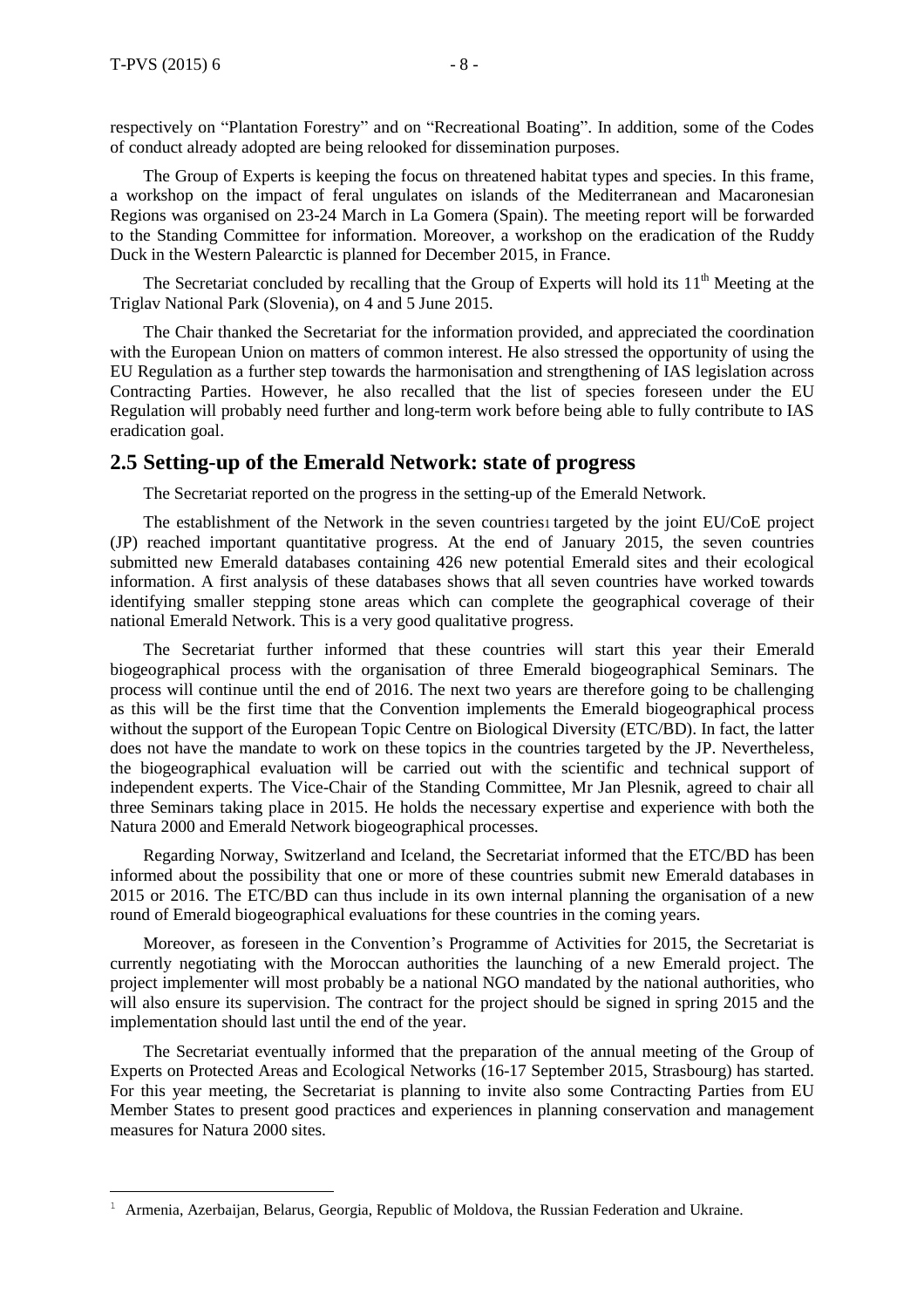The Bureau noted the good progress achieved since the beginning of the year and joined the Secretariat in expressing its recognition to the EEA and its ETC/BD for their key role in the Emerald Network's constitution process.

Furthermore, the Bureau appreciated the significant expansion of the Emerald Network under the Bern Convention in the past five years, in particular in the light of the initiatives under consideration of other MEAs to launch their own networks of protected sites.

#### **3. IMPLEMENTATION OF THE CONVENTION: FILES**

*[T-PVS/Notes (2015) 2 – Summary of case files and complaints] [T-PVS/Inf (2015) 4 – Register of Bern Convention's case-files]*

## *(Note: a detailed summary of each case-file is available in document T-PVS/Notes (2015) 2 – Summary of Case files for Bureau meetings)*

Before introducing the complaints, the Secretariat recalled that the items under brackets would not be discussed at the first Bureau meeting, and that the correspondent reporting requests had been already sent to the concerned authorities in preparation of the September meeting.

## **3.1 Specific Sites - Files open**

#### **2004/1: Ukraine: Proposed navigable waterway in the Bystroe Estuary (Danube delta)**

#### *[T-PVS/Files (2015) 12 – Government report Ukraine]*

The Secretariat summarised the case-file and recalled the discussions held at the two Bureau meetings in 2014, focussing on the need to urgently find a satisfactory solution to this complaint for avoiding compromising the case-file system as a whole, for reducing at minimum levels any negative impact affecting the area, and ensure that adequate compensatory measures for the works already finalised are implemented and monitored by a supervisory body.

The lack of clarity regarding the situation of the ground is an issue which has been evoked also at the last Standing Committee meeting and which guided the delegates in their decision on the followup to be given to this case-file. The Committee kept the case-file open and requested to the Trilateral Commission to organise a meeting in the first half of 2015, with the aim of gathering objective and specific information on the situation, discuss the matters which poses problems, and forward a report to the September Bureau meeting. The Bureau will then take a position and prepare a proposal including, where appropriate and if the Secretariat receives the necessary substantial elements, a draft recommendation.

In January 2015 the Secretariat notified the decision of the Standing Committee to the three concerned Parties. In reply to this, Ukraine informed that the Ministry of Environment invited the correspondent authorities of both Romania and the Republic of Moldova to hold the third meeting of the Joint Commission on 27-28 May 2015. The items to be discussed would be the implementation of Recommendation No. 111 (2004), as well as the conservation status of key Bern Convention's species present in the Danube Delta. The meeting should also serve as an exchange of information in light of the preparation of a series of recommended actions intended to improve the situation in the area.

Mr Felix Zaharia, Member of the Bureau and Delegate of Romania, was pleased to confirm good progress in communication, and informed about a bilateral meeting between Romanian and Ukrainian authorities on the organisation of the meeting of the Trilateral Commission. Mr Zaharia also informed that his authorities have discussed the possibility of preparing a thorough, sound, science-based report on the impact of the Bystroe Canal project but finally considered that such a study would be too expensive and probably require very specific expertise. They have thus decided to concentrate on key species, among which the Sturgeon, for which the Ukrainian part of the Canal is an important migration path.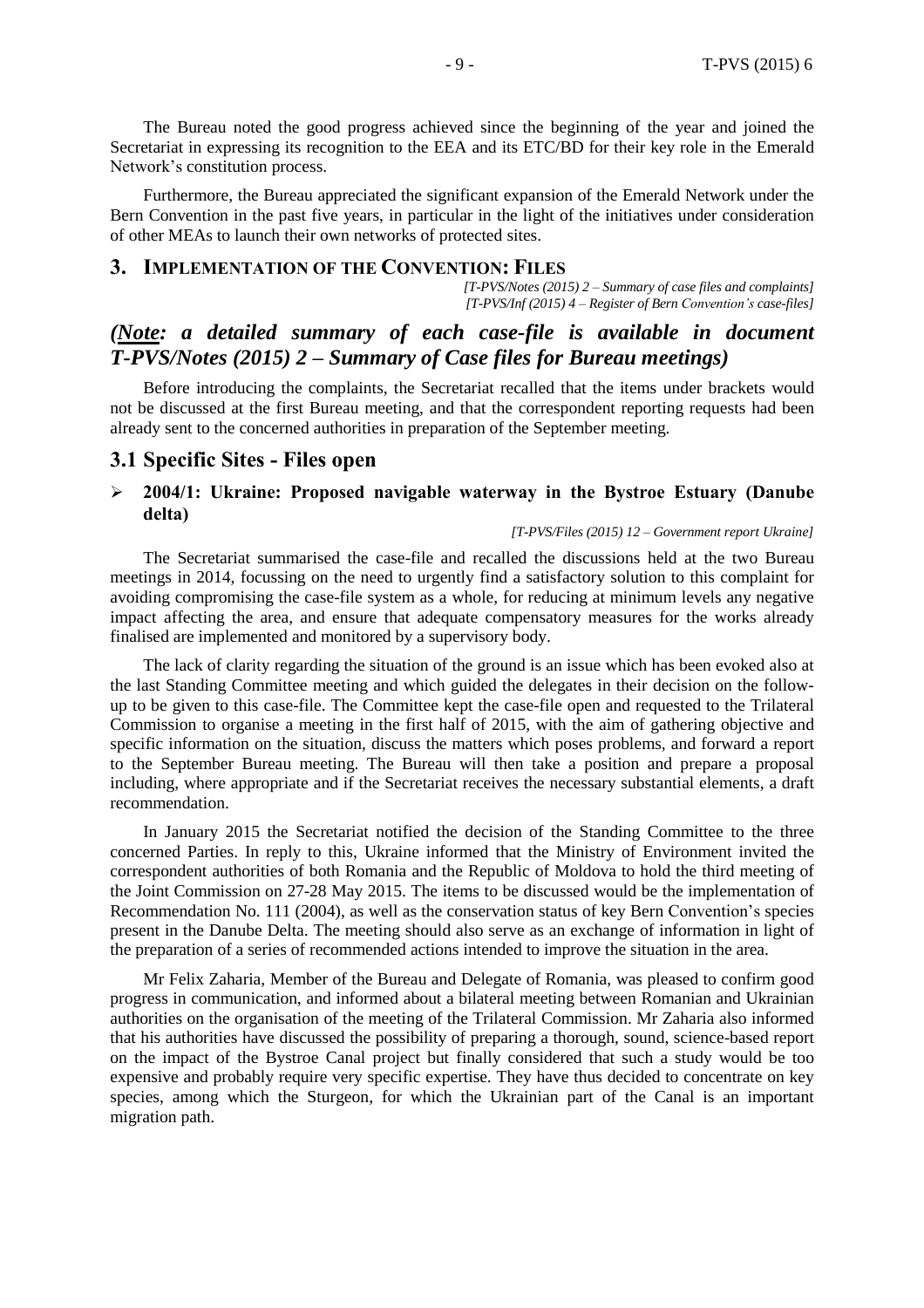**DECISION**: The Bureau congratulated the Parties for their cooperation and requested Ukraine to forward – for the September Bureau meeting - the report of the meeting of the Trilateral Commission, together with a list of agreed recommended actions. The Bureau will re-discuss this case-file at its next meeting and decide on the follow-up to be proposed to the Standing Committee, including the opportunity of preparing a new draft Recommendation where relevant.

### **2004/2: Bulgaria: Wind farms in Balchik and Kaliakra –Via Pontica**

*[T-PVS/Files (2015) 22 – Government report Bulgaria]*

The Secretariat informed that, following the decision of the Standing Committee, Bulgarian authorities were addressed in January 2015 with the request of a comprehensive report containing a detailed description of the actions taken in order to comply with the Recommendation of the Standing Committee, and a timetable for the preparation of an Action Plan with the measures envisaged for ensuring the expedite and effective implementation of Recommendation No. 130 (2007).

Both documents were requested by mid-March 2015. However, the Secretariat regretted to inform that the reply of the authorities arrived at noon the day before the Bureau meeting and that it was therefore impossible to assess its content.

**DECISION:** The Bureau thanked Bulgarian authorities for their reply, although it regretted the late delivery, as it prevented the Bureau members from having a discussion on the case-file.

Following a proposal of the Chair, the Bureau decided to report the decision on this case-file at a later stage. The Bureau members will assess the documentation submitted in the coming weeks, and have electronic exchanges in order to reach a joint position on a possible follow-up.

Finally, the Bureau instructed the Secretariat to forward the report of the authorities to both the complainant and the AEWA Secretariat.

- **[1995/6: Cyprus: Akamas peninsula]**
- **[2010/5: Greece: threats to marine turtles in Thines Kiparissias]**
- **[2007/1: Italy: Eradication and trade of the American Grey squirrel (Sciurus carolinensis)]**

## **3.2 Possible file**

#### **2011/4: Turkey: threat to the Mediterranean monk seal (***Monachus monachus***)**

*[T-PVS/Files (2015) 10 – Government report]*

The Secretariat recalled that this complaint concerns the Mediterranean monk seal, one of the world's most endangered marine mammals, with fewer than 600 individuals currently surviving. The species is described as "critically endangered" by the IUCN. The problem denounced by the complaint was the location of a marine terminal, foreseen at just 500 meters away from an apparently unique breeding cave in Mersin province, Turkey.

The situation seemed under control until 2013, as Turkish authorities informed that a pool of experts visited the area and prepared an assessment report advising to stop the construction work. The case had also been brought before a National Court.

However last year the complainant informed that the construction of the marine structure had been almost completed, with a clear impact on the monk seal population, as shown by the results of the monitoring activities. The Committee regretted that the marine infrastructures have been built anyway, despite being in the vicinity of a fundamental reproduction and breeding zone. However, the Committee noted that an Action Plan targeting the species was being implemented by the Turkish authorities and decided to keep this complaint as a possible file and to request a report on the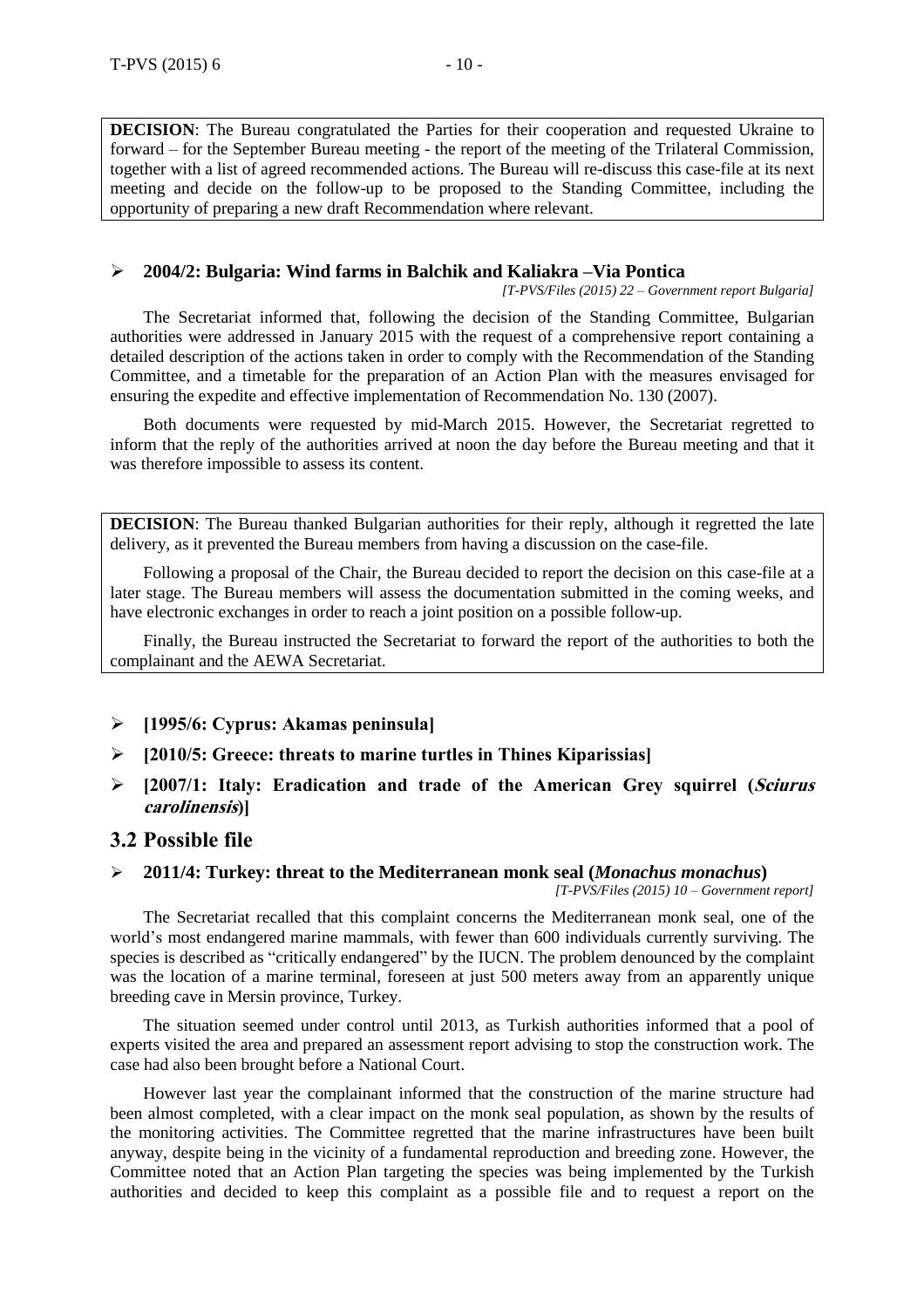conservation status of the species in Turkey, the implementation of the Action Plan, any other measures undertaken for the conservation of the Mediterranean monk seal, as well as the conclusions of the pending Court case if available.

The authorities replied positively to the reporting request and within the deadlines. They confirmed that Turkey holds a fourth of the World monk seal population, half of which inhabits the Mersin Province, where the marine terminal has been built. There is a very short presentation of the structure of the Action plan, identifying three major threats, namely:

- habitat loss due to tourism and road infrastructures (including in Mersin),
- deliberate or unintentional killing,
- human disturbance.

The Secretariat noted that the report contains little information on the concrete measures foreseen for addressing all of these threats. The Action Plans has four main fields of activities: research, conservation measures, monitoring, and education. Most of the actions described in the report for 2015 concern research, awareness and education, while specific information on recovery, mitigation, or conservation measures is lacking.

The Secretariat recalled that the Bureau should now analyse the situation in coordination with the Barcelona Convention and prepare proposals and recommendations for the next Standing Committee meeting.

**DECISION**: The Bureau thanked the authorities for the timely reporting. However, the Bureau noted that the critical situation of the species requires a very strong commitment and immediate and urgent action in order to avoid further degradation of its conservation status.

The Bureau decided to re-consider this complaint at its next meeting as a possible file. The Secretariat will ask a copy of the Action Plan to Turkish authorities (including in Turkish if the English version is not available) and share it with the Barcelona Convention. The latter will be requested to highlight the main gaps and suggest a set of measures that the national authorities can include in their current Action Plan for stronger and more focussed results.

Finally, the Bureau stressed that this complaint opens two issue: one is the conservation of the species at the national level; the other is the need to urgently mitigate the impact of the marine terminal on the population which was using Balikli cave in Mersin province. The Bureau requested Turkish authorities to report on this last point on time for its next meeting.

## **[2012/3: Poland: Possible spread of the American mink]**

## **3.3 Complaints on stand-by**

#### **2013/8: Presumed abusive eradication of the badger (Meles meles) in France**

*[T-PVS/Files (2015) 20 – Government report] [T-PVS/Files(2014)38 - Admissibility of complaints related to species listed in Appendix III]*

The Secretariat recalled that, at its last meeting, the Standing Committee noted that France had not reported on exceptions made to the provisions of the Convention since 2007 and requested the Party to submit its biennial reports to the Bureau.

The French authorities compiled their biennial report through the Online Reporting System, and submitted the list of exceptions made for the badger in the period 2009-2013. According to these, there has been an increase in the number of exceptions made for 2012 and 2013. 67,46 % of the badgers were collected "in the interests of public health and safety, air safety or other overriding public interests" while the rest "to prevent serious damage to crops, livestock, forests, fisheries, water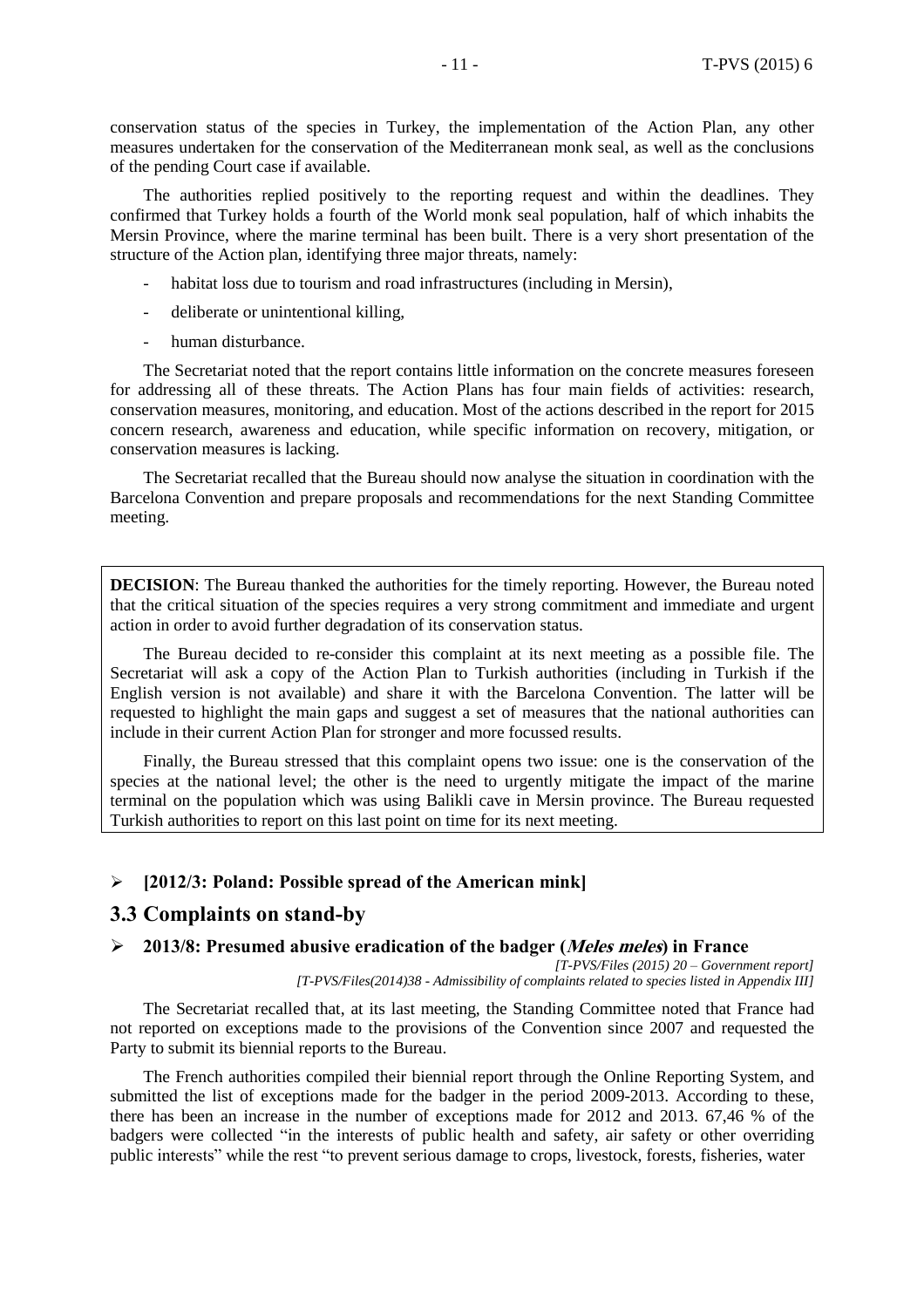and other forms of property". The report mentions the use of traps as mean of capture and killing, but the authorities also ensure of their commitment to seek for other ways and means to control the bovine tuberculosis, also in cooperation with the Ministry of Agriculture.

**DECISION**: The Bureau praised French authorities for their reporting efforts and used this opportunity to invite all Contracting Party to submit their biennial reports within the deadlines. The Bureau also noted that the use of the prohibited means of capture had not been systematic and invited the authorities to ensure that  $-$  in future  $-$  this is limited to the strict minimum and that it is duly considered as an exception, subject to the obligation of reporting. Finally, noting that the species is not in danger, and that the authorities have complied with the requests of the Standing Committee, the Bureau decided to dismiss the complaint.

## **2012/5: Sport and recreation facilities in Çıralı key turtle nesting beach (Turkey)**

*[T-PVS/Files (2015) 11 – Government report]*

The Secretariat recalled that this complaint denounced the allocation of part of a key nesting area to a sport society for the establishment of football grounds and recreation facilities. An Administrative Court has already ruled against the allocation of the land to the Sport society; however, the same Court also confirmed the decision regarding a possible change in land use and future development of the area. The issue is now pending before a National Court and the exploitation of the land has been suspended in between.

The complaint is on the agenda of the Bureau on stand-by until further information on the cases pending before the tribunals reaches the Secretariat. Two separate letters were sent out by the Secretariat this year, one to the authorities and another one to the complainants. The latter didn't answer. The authorities informed that the decision of the court is still pending and that no sport activities are implemented in the meantime.

**DECISION**: The Bureau thanked Turkish authorities for the information forwarded and decided to keep the complaint on stand-by and to wait for the news on the court's decision.

## **2011/5: France / Switzerland: threats to the Rhone streber (Zingel asper) in the Doubs (France) and in the canton of Jura (Switzerland)**

*[T-PVS/Files (2015) 7 – Government report France] [T-PVS/Files (2015) 3 – Government report Switzerland] [T-PVS/Files (2015) 4 – ONG report France] [T-PVS/Files (2015) 6 – Complainant report Switzerland] [Recommendation No.169 (2013) on the Rhone streber (Zingel asper) in the Doubs (France) and in the canton of Jura (Switzerland)]*

The Secretariat recalled that, at its last meeting in September 2014, the Bureau acknowledged the serious commitment of both French and Swiss authorities towards addressing the recommendations of the Standing Committee, and encouraged them to associate the complainants, where appropriate and whenever possible, to the discussions on the implementation of the recommended actions.

The Secretariat further summarised the last reports submitted by the authorities on the progress made since last Bureau meeting. The two Swiss-French Binational Working Groups, respectively on "flow management" and on "water quality" continued their work. The French "Rhone streber" National Action Plan (2012-2016) is ongoing.

In Switzerland, a project of national plan for the Doubs, elaborated by the Federal Office for the Environment (OFEV), includes measures to restore to an acceptable state of conservation the streber's population. A new water regulation which settles the operating regime of the three hydroelectric plants (le Châtelot, Le Refrain, Le Goule) was defined and its entry into force is foreseen for 1 st December 2015. However, some of the measures contemplated in the new legal instrument have been already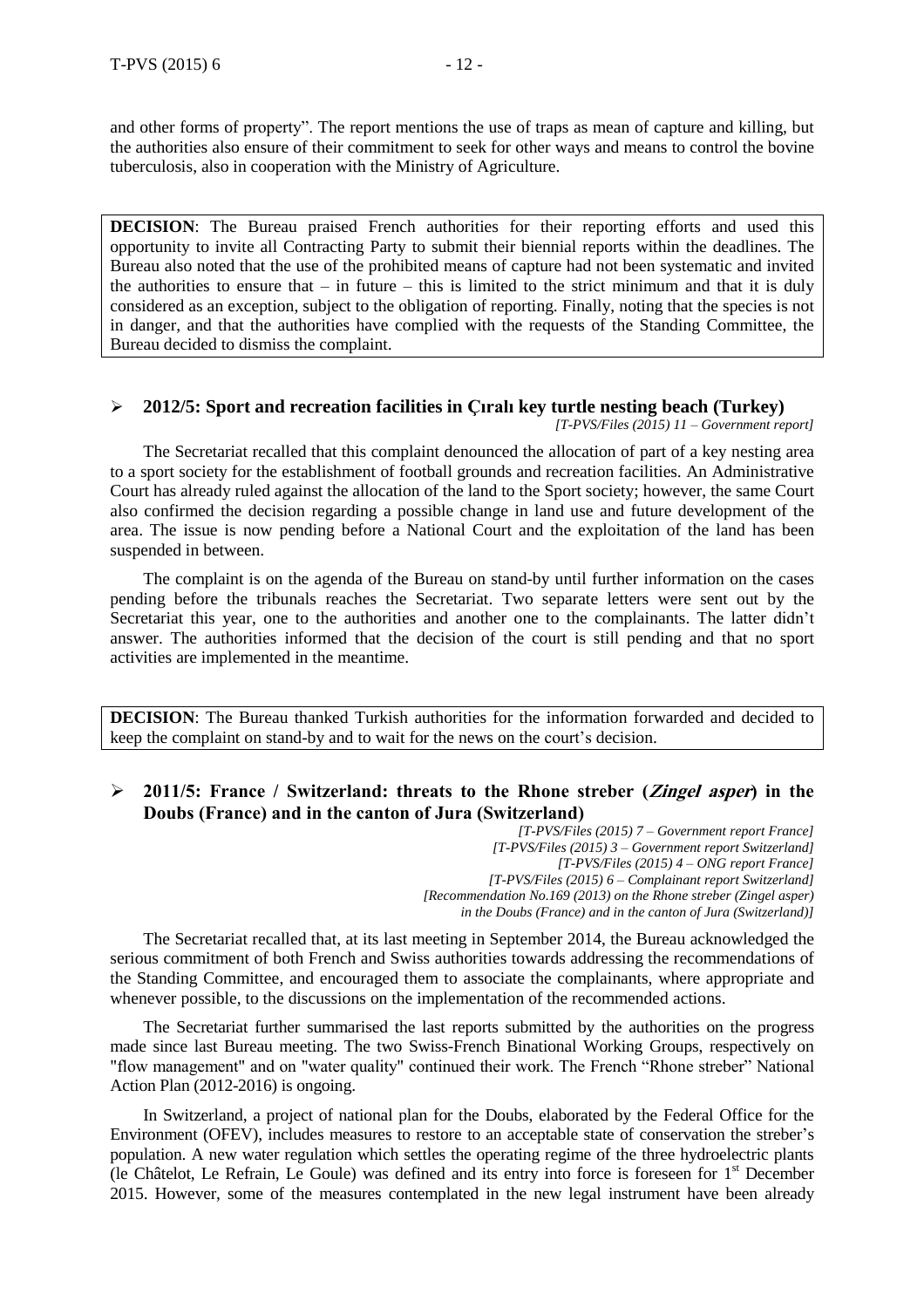included in the intermediary water regulation that is enforced since  $1<sup>st</sup>$  December last year. The authorities' evaluation of the ongoing efforts towards improving the global quality of the Doubs and its aquatic ecosystems is so far satisfactory. The authorities also note significant progress since their last report, in July 2014.

Both complainants consider that there are still gaps in the implementation of Recommendation No. 169 (2013), and that some of the measures foreseen are insufficient to fulfil the proper conservation goal. However, they also understand the difficulties of remediating in such a short timeframe to the deterioration occurred over the past 40 years, and express appreciation for the willingness of the authorities to recover the Rhone streber and its habitat in the Doubs.

**DECISION**: The Bureau thanked the Parties and the complainants for their reports. It congratulated the authorities for their work and recognised that the slow progress is certainly due to the bad situation inherited, which is unlikely to be solved in a short time-frame. The Bureau further appreciated the cross-border cooperation between the French and Swiss authorities, as well as their good collaboration with the NGOs. In conclusion, the Bureau decided to keep this complaint on stand-by, but invited both the Parties and the NGOs to present the results so far obtained through their work at the next Standing Committee meeting, as an example of good practices. The Secretariat will therefore include the monitoring of Recommendation n° 169 (2013) under the agenda item "Follow-up of Recommendation" of next Standing Committee meeting.

#### **2012/7: Presumed illegal killing of birds in Malta**

*[T-PVS/Files (2015) 9 – Government report] [T-PVS/Files (2015) 15 – NGO report]*

The Secretariat recalled that this complaint concerns the bird-killing by Maltese nationals during the spring season, in presumed violation of Articles 6-9 of the Bern Convention. The bird-killing mainly, but not exclusively, targets species like the honey buzzard, the golden oriole, the golden plover, the turtle dove, the quail, some raptors and herons, and some other rare migratory birds.

The Secretariat wished to highlight that, since 2013, the reporting on this complaint by both the Party and the complainant has always been thorough and timely. The recent request of limiting the length of the reports to 6 pages proved to be effective for more focussed and specific information.

The Secretariat stressed that one of the key issues for the complainant is the specific derogation regime granted by the EU to Malta, which allows for spring hunting of turtle dove and common quail and trapping of golden plover and song thrush. The situation aggravated this year with the reintroduction of finch trapping practices by means of derogation. The NGO also informed about a Letter of Formal notice which has been addressed by the European Commission to the authorities in October 2014, against the reintroduction of finch trapping in the country. This is an information that the Secretariat should probably verify with the colleagues in the European Commission.

Other issues of concern are: the system of verification of the bag limits (with a big difference between the number of catches declared and the number of hunting licenses issued); some changes in the legislation which BirdLife considers to produce hidden negative effects, ending in the promotion of trapping of protected species; the effectiveness of the monitoring and field surveillance. Finally, BirdLife denounces the curfew, which is now in place only as from 7 p.m., and between  $15<sup>th</sup>$ September and  $7<sup>th</sup>$  October, while the 3 p.m. curfew enforced in previous years proved to be more effective.

On their side, the authorities report about substantial progress, also in line with the Tunis Action Plan 2020. For instance, there has been a substantial increase in the penalties; no changes in the number of hunting licenses issued; a reinforced surveillance during the peak migration periods; specialised training on enforcement priorities and techniques for enforcement officers. Moreover, the number of inspections doubled in comparison with 2013, and more than quadrupled in comparison with 2012. Night patrols were also organised during special periods and an electronic reporting system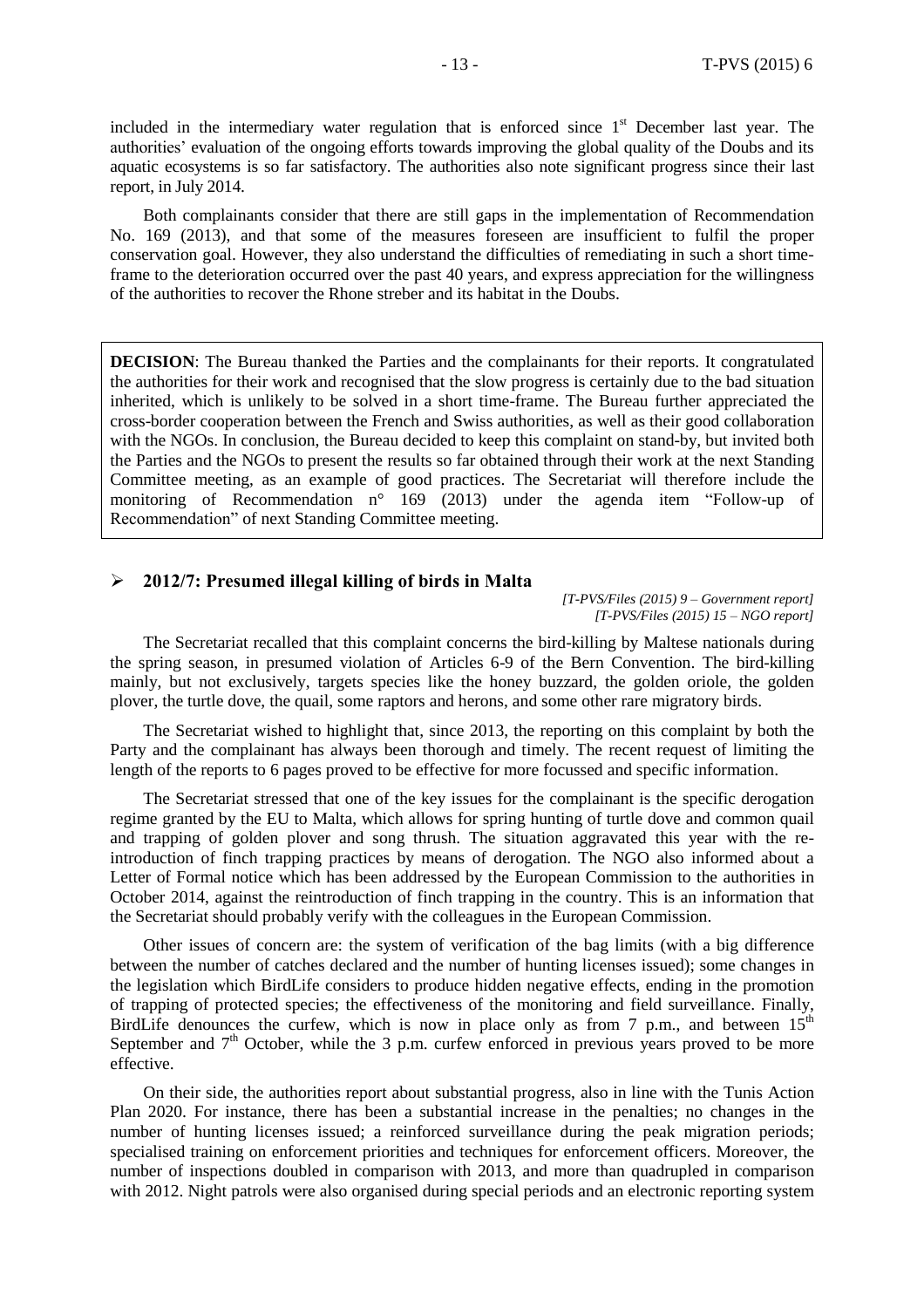has been put in place. All of these has led, in the views of the authorities, to a clear trend for the decline in crime levels and increase in convictions. The authorities conclude their report by announcing a further stage of legal reforms for the introduction of penalties which would work as an additional deterrent.

**DECISION**: The Bureau warmly thanked both Malta and the complainant for their submissions. It also acknowledged the progress and commitment of Maltese authorities to tackle with the utmost seriousness the issue of illegal killing of birds, also through their active participation in the work related to the implementation of the Tunis Action Plan. Regarding the latter, the Bureau recognised that this can be an additional impulse for positively solving the issues at stake under this complaint. The Bureau also noted the limits of a complicated and specific legal regime of derogations, and stressed that some of the requests of the NGO may deserve a more detailed evaluation from the authorities, for instance the case of the 3 p.m. curfew. Also, the Bureau noted that the joint monitoring of the Bern Convention and the European Commission may help the authorities being even more effective in their fight against illegal killing of birds.

For the reasons above, and in light of the legal reforms to come in Malta, the Bureau decided to keep the complaint on stand-by and to re-assess it at its first meeting in 2016. In the meantime, the Bureau encouraged Maltese authorities to attend the meeting of the Group of Experts on the conservation of wild birds (October 2015, venue to be confirmed) and asked them to report to the Group on the results of the 2015 hunting spring season. Finally, the Bureau instructed the Secretariat to liaise with the European Commission for a joint follow-up.

### **2012/11:** *Marsupella profunda* **threatened by a waste burn incinerator at Rostowrack Farm St Dennis, UK**

*[T-PVS/Files (2015) 2 –EU report] [T-PVS/Files (2015) 5 – NGO report]*

The Secretariat summarised the background of this complaint, recalling that it concerns a rare endemic bryophyte, *Marsupella profunda*, red-listed by the IUCN.

At the request of the Bureau the European Union submitted a report informing about the exchange of letters intervened with the complainant on this case, also presented before the European Commission. The Commission considered that there wasn't sufficient evidence to prove damage to the SAC. Moreover, the Commission reiterated that it hasn't a decision making role regarding national planning's decisions and subsequently closed the file.

The complainant, on his side, informed that Natural England is working on a project to increase the areas of Breney Common, and Goss and Tregoss Moor SAC; the new, larger area will be renamed as the Mid Cornwall Moors SAC, with the first step of the process starting in September 2015. In compliance with the Habitats Directive, the redefinition of a SAC's boundaries will require a review of all unfinished projects in the area. This implies that also the Rostowrack Farm incinerator's project will be assessed.

Finally, the Secretariat informed that the UK authorities didn't wish to add any further communication to what it had already provided last year.

**DECISION**: The Bureau thanked the European Union for the report and took note of the closure of the case for insufficient evidence on the ground. The Bureau also took note of the positive information submitted by the complainant regarding the extension of the areas of Breney Common, and Goss and Tregoss Moor SAC.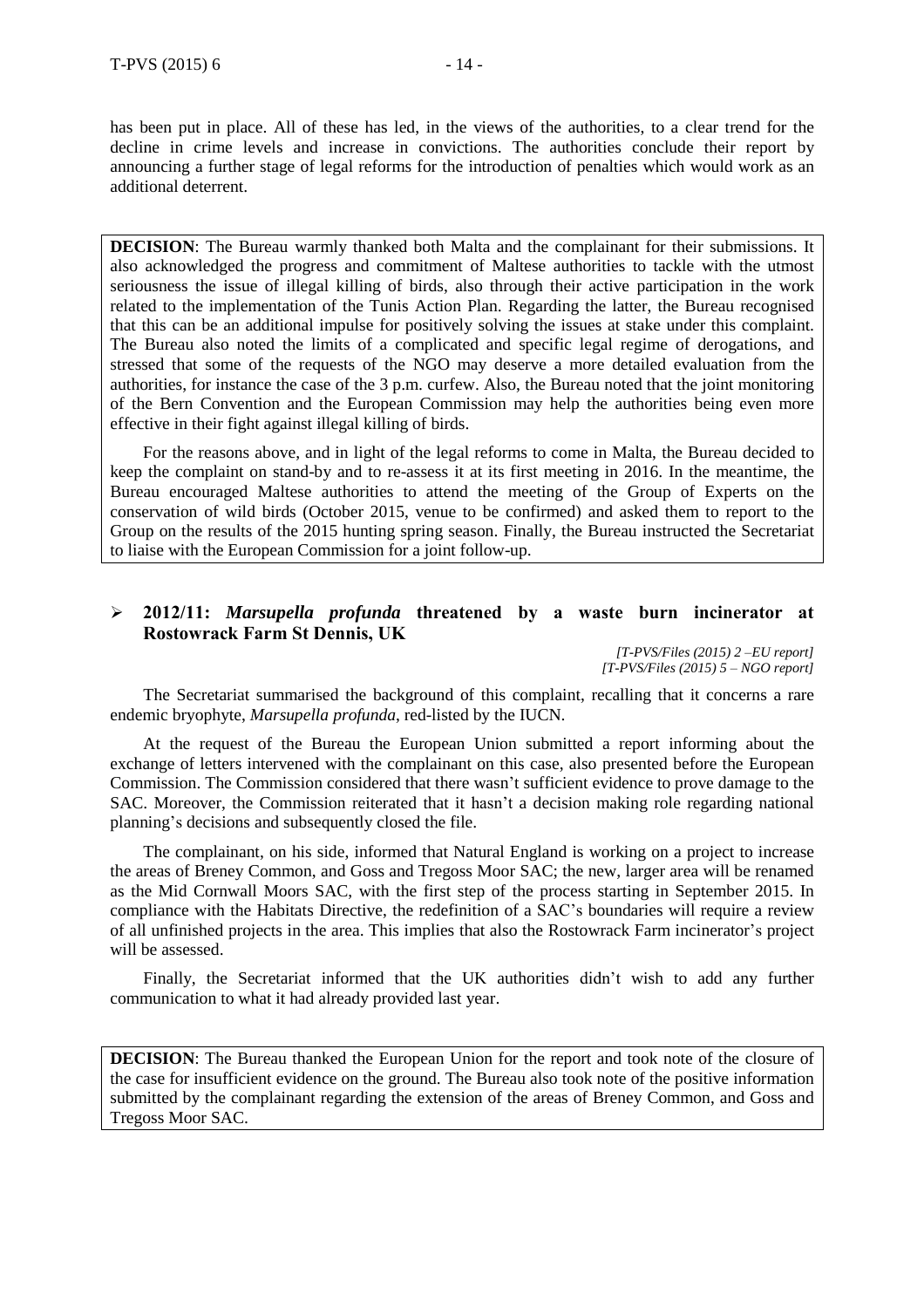The Bureau highlighted that the SAC in question is a Natura 2000 site, designated as such particularly because of the presence of the Western Rustwort. The site is subject to the obligations stemming from the Habitats Directive and there is, so far, no reason for doubting about the UK commitment to comply with these and ensure adequate management of the area. Moreover, the Bureau noted that the responsibility for monitoring the effective enforcement of EU Directives relies on EU competent bodies.

For the reasons above, the Bureau decided to dismiss the complaint. It however asked UK authorities to carefully monitor the evolution of the species once the incinerator starts working, so to avoid any unwanted damage.

#### **2013/9: Presumed destruction of birds**' **and bats habitats due to tourism developments in Ukrainian Natural Reserves (Ukraine)**

At its last assessment of the above complaint, the Bureau received satisfactory information from Ukrainian authorities about a number of immediate measures taken to address the concerns expressed by the complainant. The Bureau decided to keep the complaint on stand-by in order to get the final views of the complainant.

The Secretariat notified the decision of the Bureau to the complainant in January, together with a reporting request. However, no new information has been received prior to the Bureau meeting.

**DECISION**: In light of the last communication addressed by Ukrainian authorities, and noting the lack of reaction by the complainant, the Bureau considered that there is no evidence for presuming a breach of the Convention by Ukraine in the present case and thus decided to dismiss this complaint.

#### **2013/10: Impact of corn monoculture on the conservation status of protected species in Alsace, France**

*[T-PVS/Files (2015) 8 – Government Report] [T-PVS/Files (2015) 16 – Complainant report]*

The Secretariat recalled that this complaint was submitted in November 2013 to denounce the presumed destruction of 75-80% of the flora and fauna of Alsace region due to corn monoculture in the plains of Haut-Rhin.

The French authorities sent a letter in February 2015 underlining that, as shown by their previous report, although the corn monoculture may have a negative impact on the habitats of certain species, it could certainly not be considered as the only/main cause of the decline of the species mentioned in the complaint. The authorities declared not having additional information to communicate, apart from what already provided in previous reports, and proposed to take stock of the evolutions of corn acreage at the end of 2015. An update of the data on the preservation of the species could then be carried out, building on the results of the acreage assessment.

The complainant's report referred to several articles and scientific studies related to corn monoculture and its impact on the soil, water quality and biodiversity, dated from 1989 to 2008. More particularly, one of the attached studies listed some proposals which could be explored in order to minimising the impact of corn monoculture on the local fauna.

**DECISION:** The Bureau recognised that corn monoculture is an important issue as it can affect biodiversity at a large scale. Moreover, the Bureau also stressed that France is unfortunately not the only country where large acreage of fields are turning into corn monoculture.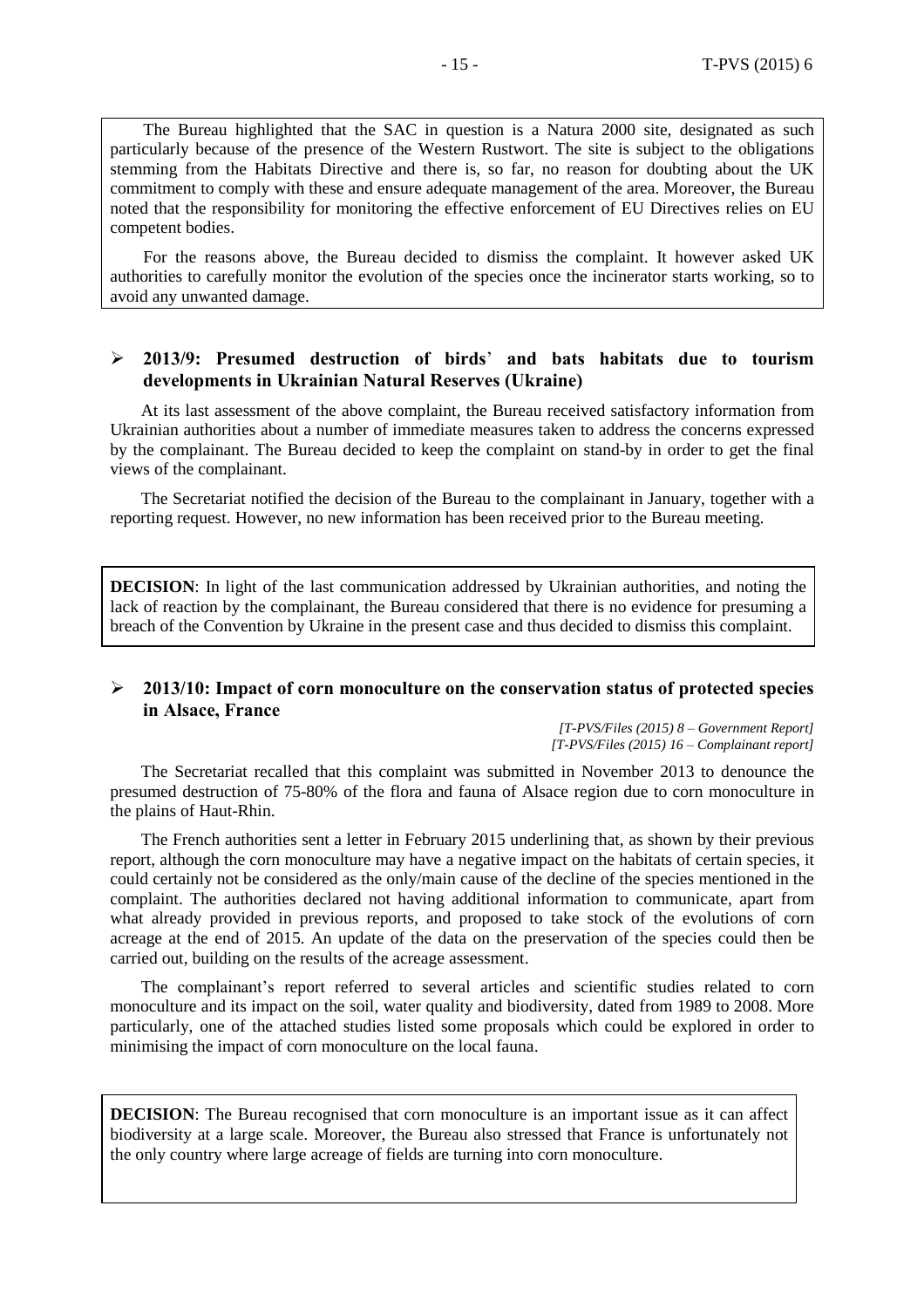The Bureau also welcomed the proposal by French authorities of taking stock of the evolutions of corn acreage at the end of 2015, and to update the data on the preservation of the species accordingly. At the same time, the Bureau stressed that the issues at stake in this complaint should be solved through appropriate mitigation and compensation measures. It therefore acknowledged that some of the proposals put forward by the complainant are acceptable, and asked French authorities to take them duly into consideration for mitigation purposes.

The Bureau also recalled that the EU Common Agriculture Policy (CAP) now also addresses biodiversity conservation and habitats preservation. It therefore instructed the Secretariat to submit this complaint to the European Commission for collecting its views.

In conclusion, the Bureau decided to keep this complaint on stand-by and to re-consider it at its first meeting in 2016. The authorities will be requested to report on the results of the proposed assessments, as well as on the implementation of mitigation measures.

## **[2006/1: France: Protection of the European green toad (Bufo viridis) in Alsace]**

## **3.4 On-the-spot appraisals**

 **File open - 2012/9: Presumed degradation of nesting beaches in Fethiye and Patara SPAs (Turkey)**

*[T-PVS/Files (2015) 18 – Government oral statement]*

The Secretariat briefly informed that Dr Paolo Casale, University of Rome "La Sapienza", scientific coordinator of the sea turtle project of WWF Italy, and member of the IUCN SSC Marine Turtle Specialist Group, accepted the invitation to carry out the on-the-spot appraisal to Fethiye and Patara in the frame of the relevant Open file. The on-the-spot appraisal should take place in July 2015. The dates will be soon set and the programme will be discussed with both the authorities and the NGOs.

## **File open - 2013/1: Hydro power development within the territory of Mavrovo National Park (**"**the former Yugoslav Republic of Macedonia**"**)**

The Secretariat recalled that, at its last meeting, the Standing Committee decided to open a casefile considering the situation in the Mavrovo National Park as particularly worrying. At the basis of the decision of the Standing Committee there was the lack of management plan for the area, the uncertainties on how the biodiversity monitoring and EIAs for the two projects denounced by the complaint have been implemented, and the pending national lawsuits against the EIA reports. The Secretariat recalled that Mavrovo National Park is also an officially nominated candidate Emerald site.

The preparation of the on-the-spot appraisal is at an advanced stage, following the formal agreement of the national authorities. Mr Pierre Galland, independent expert, has accepted to carry out the visit, which will take place on 24-25 June 2015. Several Observers will also join, including representatives of the IUCN's SSC, the WCPA Europe and the European Commission.

## **3.5 Mediation**

## **Possible File - 2013/5: Presumed impact of a construction of Overhead Power Line (OHL) in an environmentally sensitive area in the Lithuanian-Polish borderland**

The Secretariat recalled that the Standing Committee decided to launch a Mediation procedure in Lithuania so to find a satisfactory solution to the above mentioned case-file. This will be the first Mediation carried out under the Convention since the adoption, in 2013, of this new problem-solving tool.

Already in January 2015 the Secretariat started consultations with other biodiversity-related Conventions in order to identify possible candidates for the role of Mediator. Four persons have been so far retained for having the right profile for this very specific and highly technical task. However, the first two candidates who have been contacted regretted to inform that, although the task would be for them an interesting challenge, the compensatory amount offered by the Secretariat following the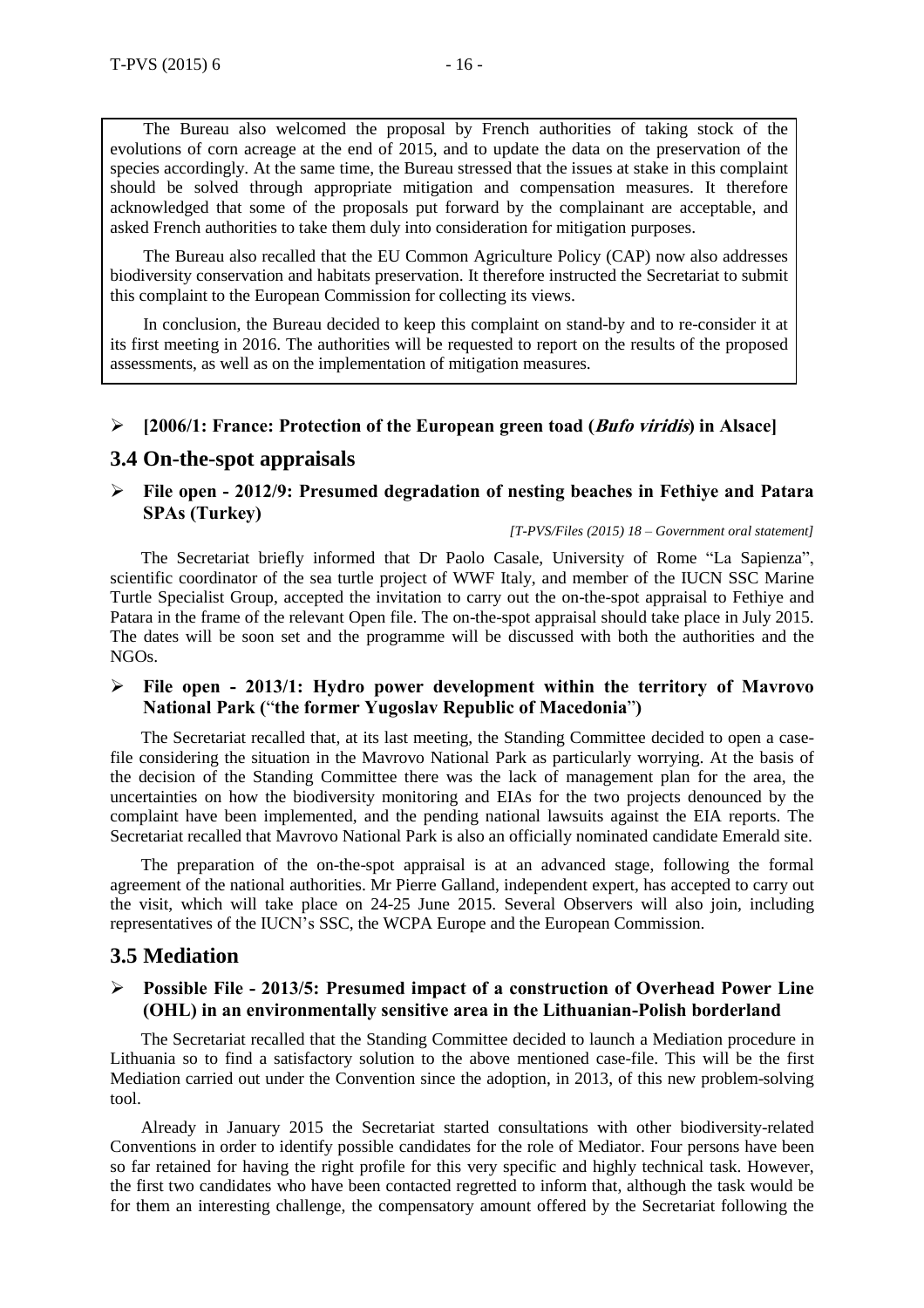Rules of procedure is not affordable. The Secretariat will keep the Bureau updated on new developments.

Moreover, the Secretariat informed about the spontaneous submissions of the complainant over the past two months. The complainant recalled that he submitted the case to the Aarhus Convention and that this should be examined last week of March 2015. In addition, he said that the Regional nature protection department, in reply to a report submitted by the complainant, would have admitted a violation of the law by the OHL construction company. The complainant also provided the unofficial translation of a document transmitted by LitPol Link to the Lithuanian Parliament explaining why the alternative route proposed by the complainant and the local municipality could not be retained. The documentation submitted suggests that the feasibility of the alternative route has not been assessed because this analysis would have delayed the project, preventing Poland from benefiting of EU funding and loosing incomes for the Polish municipality where the infrastructure was to be built.

Finally, the complainant also informed that the EIA procedure for a new gas pipeline to be built along the constructed OHL is about to be finalised. The assessment process started in 2012, although the valid master plans originally foresaw the pipeline routes in a different location. The complainant recalled that the Lithuanian authorities ensured the Standing Committee, at its last meeting, that there would not be further infrastructures in the area.

Besides, the Secretariat regretted to inform about a possible misinterpretation, by LitPol Link, of the role that the Standing Committee has to play in this complaint. In fact, LitPol Link has submitted an application to the "Good Practice of the Year 2014" award, a recognition given by the Renewable Grid Initiative. Ms d'Alessandro has been one of the Jury members and had access to the technical factsheet presenting LitPol Link's project.

The project running for the award as an example of good practices was the "Wildlife protection measures" implemented by LitPol link to mitigate the impact of the construction of the OHL. The technical factsheet mentioned the assessment research carried out by the Lithuanian Fund for Nature, and the relocation of the Lithuanian Orchid, a Red listed endangered species (whose presence along the route had not been mentioned by the authorities before). The Standing Committee appears among the relevant stakeholders for the implementation of this project. The Secretariat noted that the Standing Committee must be *super partes* and that it has –in this complaint- a monitoring role, far different from the one of a stakeholder. The Secretariat concluded by noting that this is unfortunately not the first time where LitPol Link mentions the involvement of the Standing Committee in a misleading way.

**DECISION**: The Bureau took note of the information presented and recognised that, although the submission of the complainant was an unofficial translation, the possible development of a gas pipeline along the OHL route is not only worrying but contrary to the commitment undertaken by the Lithuanian authorities at last Standing Committee meeting. The Bureau instructed the Secretariat to contact Lithuanian authorities for a clarification. Moreover, the Bureau further requested that Lithuanian authorities call upon Litpol Link on being more vigilant on the way it communicates, particularly regarding the Convention's involvement in the complaint.

## **3.6 Other complaints**

## **2014/1: Presumed risk of national extinction of badgers in Ireland**

*[T-PVS/Files (2015) 1– Complainant report] [T-PVS/Files(2014)38 - Admissibility of complaints related to species listed in Appendix III]*

In January 2014 the Secretariat received two complaints from the Irish Wildlife Trust denouncing a possible breach of the Bern Convention with regards to:

a risk of local disappearance of the species due to the fact that the ceiling set for the capture of the badger had been exceeded and that a review of the status of the national badger population was lacking;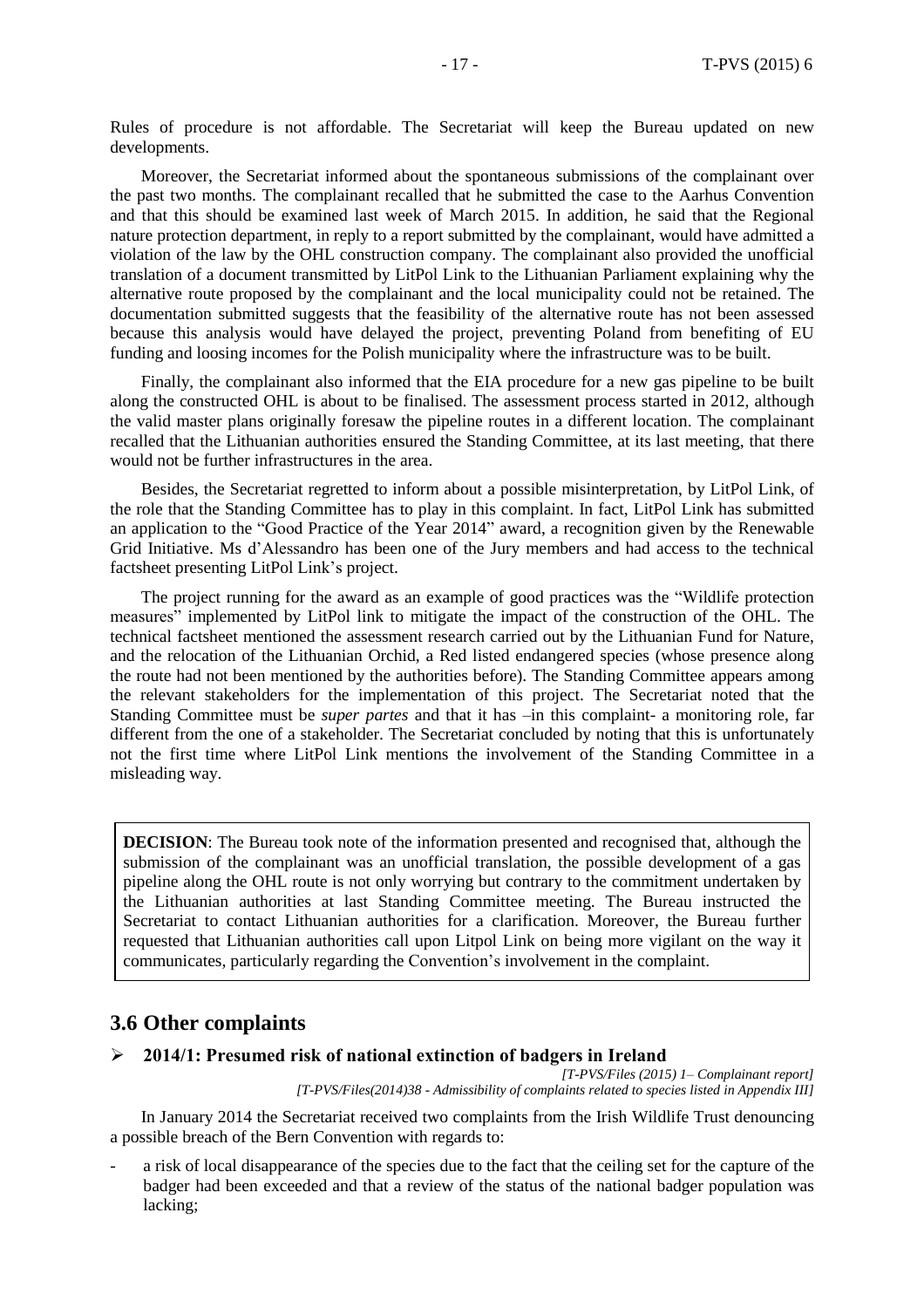Ireland's presumed failure to comply with the reporting obligations set under Article 9 of the Convention.

The Secretariat sent the note on the exceptions made to Appendix III species to the attention of the complainant, explaining that biennial reports are not automatically due, but only if the species is threatened in the territory of the Contracting Party (excluding the sole local level), the population is in danger because of the exploitation's policy, there is no monitoring, or the Party made use of one of the prohibited means listed in Appendix IV.

However, the Secretariat also recalled that, as a follow-up to a complaint submitted in 2011 and then dismissed, Irish authorities recognized a decline of the badger population but informed that the latter was under control and that its decrease would not continue further. No new information was submitted since 2012.

Therefore the Secretariat decided to ask Irish authorities to send an updated report, with information on any relevant change in the population size on the national territory since 2012, on the measures undertaken to monitor the culls, and the results of the research on the vaccination as an alternative to the culls. Unfortunately, the report requested by  $6<sup>th</sup>$  March didn't reach the Secretariat.

**DECISION**: The Bureau stressed once more that the badger is a widespread species subject to the less strict degree of protection granted by Appendix III. However, it also recognised the interest in getting some updated information from the national authorities, particularly on monitoring activities, and asked the Secretariat to reiterate its request for next Bureau meeting.

#### **2014/3: Presumed deliberate killing of birds in Serbia**

*[T-PVS/Files (2015) 14 – Government Report] [T-PVS/Files (2014) 29– Complainant report]*

This complaint was submitted in April 2014 by the Bird Protection and Study Society of Serbia, to denounce a presumed breach of the Convention by Serbia for failing to take adequate measures against illegal bird poisoning. The latter seems to concern 122 birds listed in Appendix II of the Convention, including 26 white-tailed eagles, over the period 2007-2014 (until March).

The consequence of poisoning is, in the complainant's views, an impact on the breeding populations. The origin of the poisoning is direct/indirect, mainly through carbofuran and feeding with poisoned seeds and carcasses. Almost all dead individuals of White-tailed Eagle were found on intensively managed agricultural land. The complainant considers that the authorities are failing to adopt and enforce sufficiently strict administrative and legal measures to discourage poisoning of wild birds.

The Secretariat stressed that the complaint had been notified to the authorities already last year, but they requested a delay in order to identify the national Special Focal Point for illegal killing of birds.

The national report addressed in March 2015 confirms the information sent by the complainant, including the type and nature of poisoning. It further informs about a dedicated meeting of all relevant authorities (in February 2015) to devise a set of immediate actions which have not all been undertaken yet. There have also been some inspections, and the referral to a person to the Office of the Public Prosecutor (scheduled for  $17<sup>th</sup>$  April 2015), although most of the offenders remains non-identified.

The legal regime for dealing with wildlife crimes is criminal law, but the report provides little information on enforcement and prosecution. However, the authorities ensure of their commitment to put in place proactive prevention measures through awareness on the prohibition of use and trade of carbofuran, as well as to ensure that the residual stocks of carbofuran from individual users are destroyed.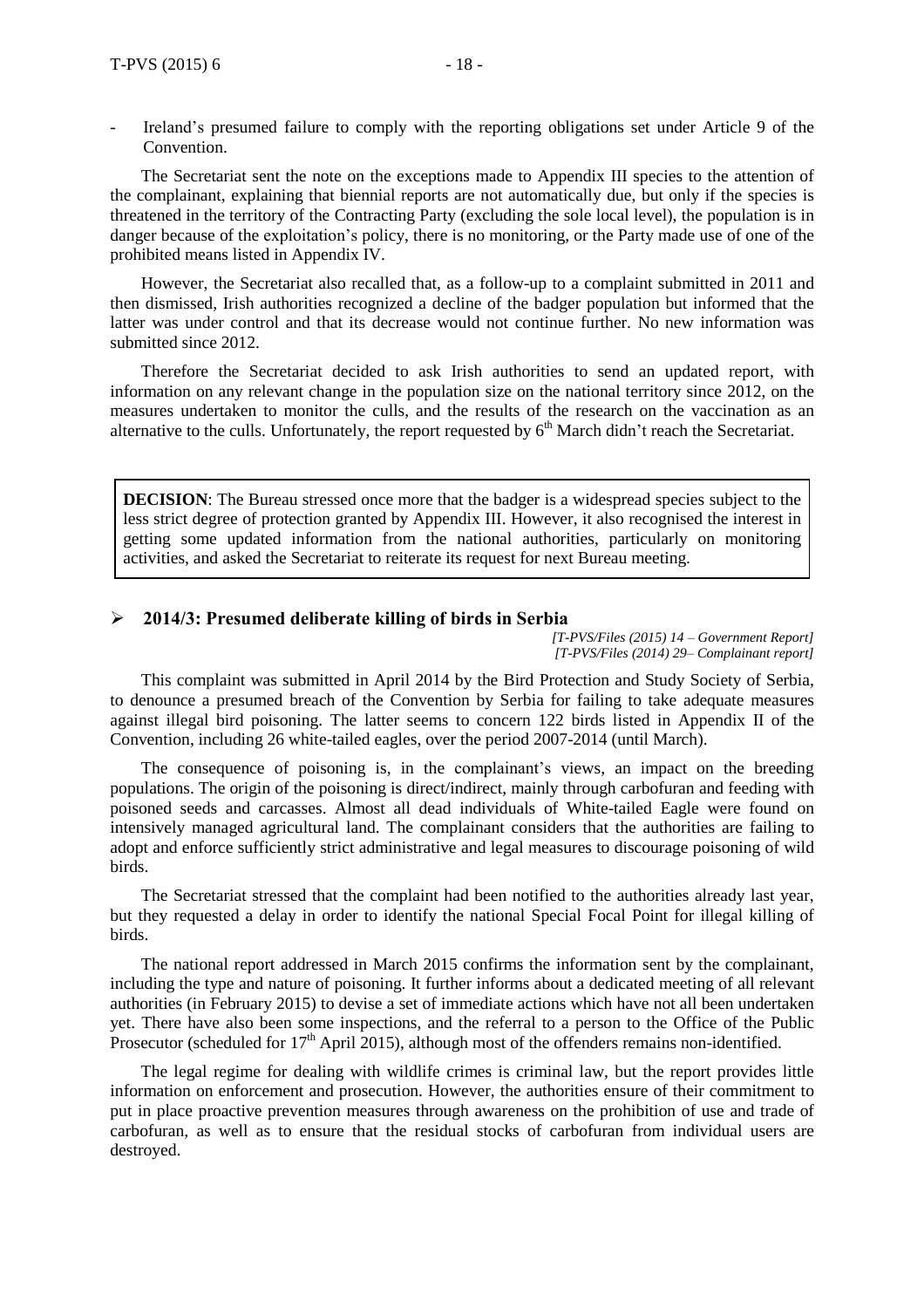**DECISION**: The Bureau welcomed the efforts of Serbia for addressing the matters of the complaint, and praised the nomination by the country of a Special Focal Point for illegal killing of birds as a first step towards the full implementation of the Tunis Action Plan. However, the Bureau also noted that the response to such a serious threat has been so far guided by the urgency of the situation but probably lacks a more structured approach. With this in mind, the Bureau decided to re-consider this complaint as a complaint on stand-by at its first meeting in 2016.

In the meantime, the Bureau invited Serbia to closely follow the guidelines to prevent the risk of poisoning of migratory birds elaborated under the CMS, as well as to fully implement the Tunis Action Plan. It further invited the country to attend the next meeting of the Group of Experts on the conservation of birds under the Bern Convention (October 2015), and to report to the Group on the activities and actions planned as a follow-up to this complaint. A report on the results so achieved will be requested for the first Bureau meeting in 2016.

#### **2014/6: Wind energy: Possible threats to an endangered natural habitat in Izmir (Turkey)**

#### *[T-PVS/Files (2015) 17 – Complainant report]*

This complaint was submitted in July 2014 by a citizen of Çeşme, İzmir, to denounce the exponential increase of wind energy installations (WEIs) which are rapidly developing into the Çeşme Peninsula, with a possible impact on a number of protected habitats and species.

The complaint was initially rather vague and thus, before addressing the national authorities, the Secretariat requested additional information to the complainant.

According to the complainant, in Çeşme Peninsula there are already 385 wind turbines, built without EIA thanks to a law trick. In fact, the companies address a first request of authorisation for a number of turbines which is below the ceiling after which EIA becomes compulsory, and then expand their initial projects. This is apparently a widespread practice all over the national territory.

Concerning Çeşme town, the matter is pending before a national Court, and focusses on the confiscation of private lands as a matter of disturbance of private property.

The Secretariat stressed that Turkey is not subject to the obligations of the Aarhus Convention.

The Turkish authorities informed that they are collecting the necessary information for submission to the governing institutions of the Convention.

**DECISION**: The Bureau noted that this complaint presents two major aspects: one concerns the common controversies surrounding wind-farm siting and the relations with the communities hosting windfarm close to their homes, which is already being dealt by a national Court and on which the Convention has no competence. The second is the potentially uncontrolled wind-energy development, which also poses problems in some other Contracting Parties. In this respect, a precautionary reaction may be useful to avoid difficult situations in future.

In light of the readiness of the authorities to provide information on this case, the Bureau decided to consider the complaint as a complaint on stand-by at its next meeting. It further instructed the Secretariat to liaise with other MEAs and NGOs with a specific knowledge on windenergy issues.

#### **2014/8: Presumed large-scale exploitation and marketing of protected marine shelled molluscs in Greece**

*[T-PVS/Files (2015) 19 – Complainant report]*

The Secretariat informed that this complaint points to the non-respect of the protection of a number of marine molluscs listed in Appendix II of the Bern Convention as "strictly protected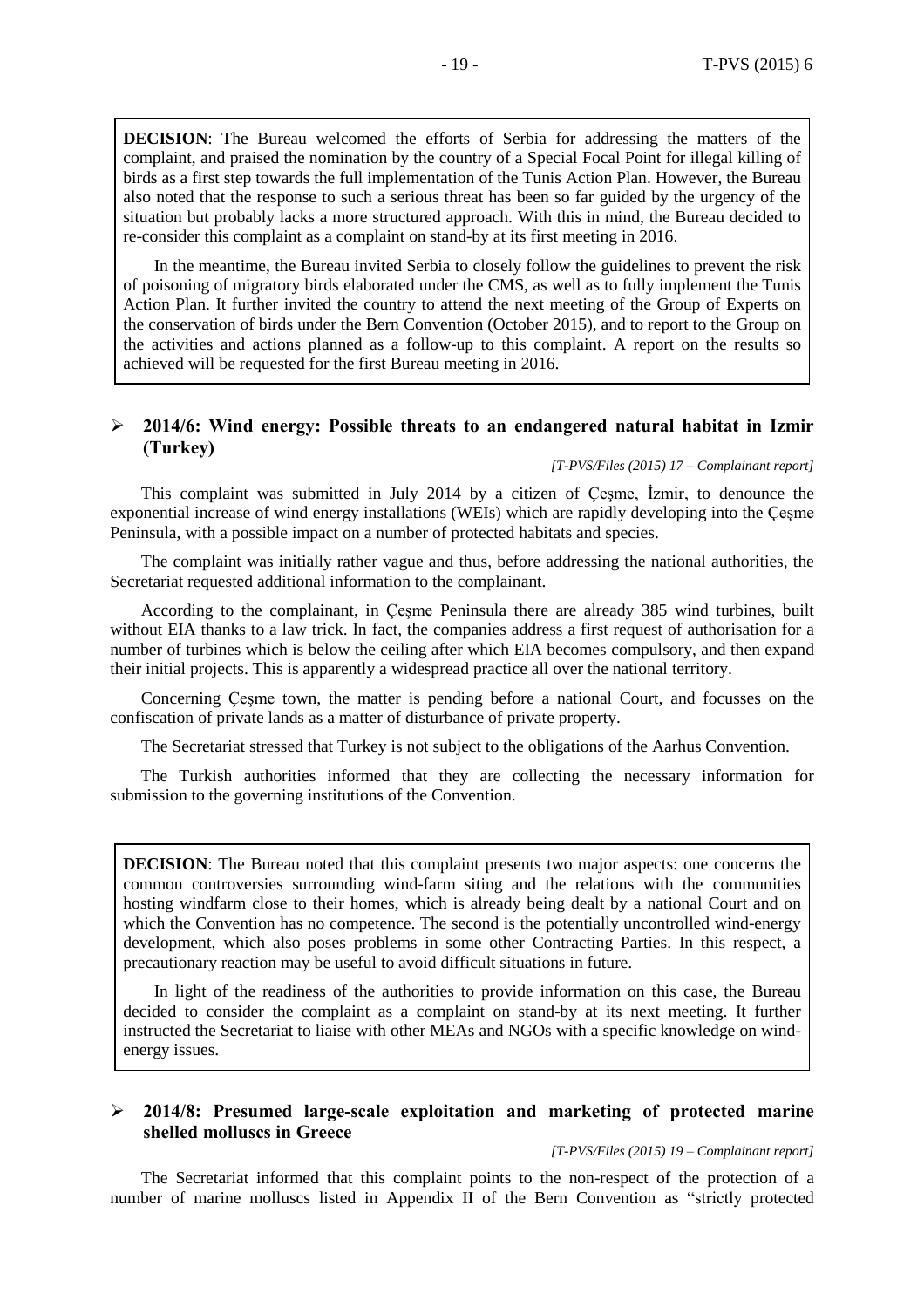The Secretariat further recalled Standing Committee Recommendation No. 85 (2001) on the conservation of *Lithophaga lithophaga*.

All the above has been notified to the authorities together with a reporting request which, unfortunately, remained unanswered.

**DECISION**: The Bureau took note of the information presented and regretted the lack of reply from Greek authorities. It therefore decided to re-consider this complaint as a complaint on standby at its next meeting, and asked the Secretariat to reiterate its reporting request to national authorities. Moreover, the Bureau would be pleased to receive the views of the European Commission on the matter.

#### **2014/9 : Possible impact of haying performed in the steppe and forest-steppe reserves of Ukraine**

*[T-PVS/Files (2015) 13 – Government Report]* 

The Secretariat informed that the complaint was submitted in October 2014 by the NGO Kyiv Ecological and Cultural Centre, alleging a presumed breach of the Convention by Ukraine as a result of the destruction of habitats important for bird and reptile species due to haying practices.

The complainant denounced the high number of permits issued annually, as well as the fact that the haying is conducted during the reproduction period of the species (May and June), using not adapted heavy machines.

The Secretariat noted that the areas presumably affected are mainly steppe areas and that most of them have been nominated as candidate Emerald sites for Ukraine.

In response to a letter sent in January 2015 by the Secretariat, the national authorities informed on the regulation on haymaking permits, issued on the basis of territorial planning and included in the management plans of the relevant protected areas. They further argued that the haying aims at preventing fires, - which can cause significant loss of steppe biodiversity -, at facilitating foraging by wild ungulates and at conserving plant communities that have historically emerged in the areas.

Eventually, the authorities informed on their cooperation with the complainant for the preparation of letters with guidance on non-detrimental haying practices targeted to the authorities of the relevant protected areas.

The Secretariat concluded by informing that, on 11 March 2015, the complainant was asked to inform on its position regarding the information provided by the authorities.

**DECISION**: The Bureau noted the good cooperation of the national authorities of Ukraine and decided to keep the complaint on stand-by and consider the possible reply from the complainant at its next meeting. If the problems do not continue, the Bureau may decide to dismiss the complaint at its next meeting.

- **4. FOLLOW-UP OF PREVIOUS RECOMMENDATIONS: PROPOSAL BY THE SECRETARIAT**
- **Recommendation No. 95 (2002) on the conservation of marine turtles in Kazanli beach (Turkey)**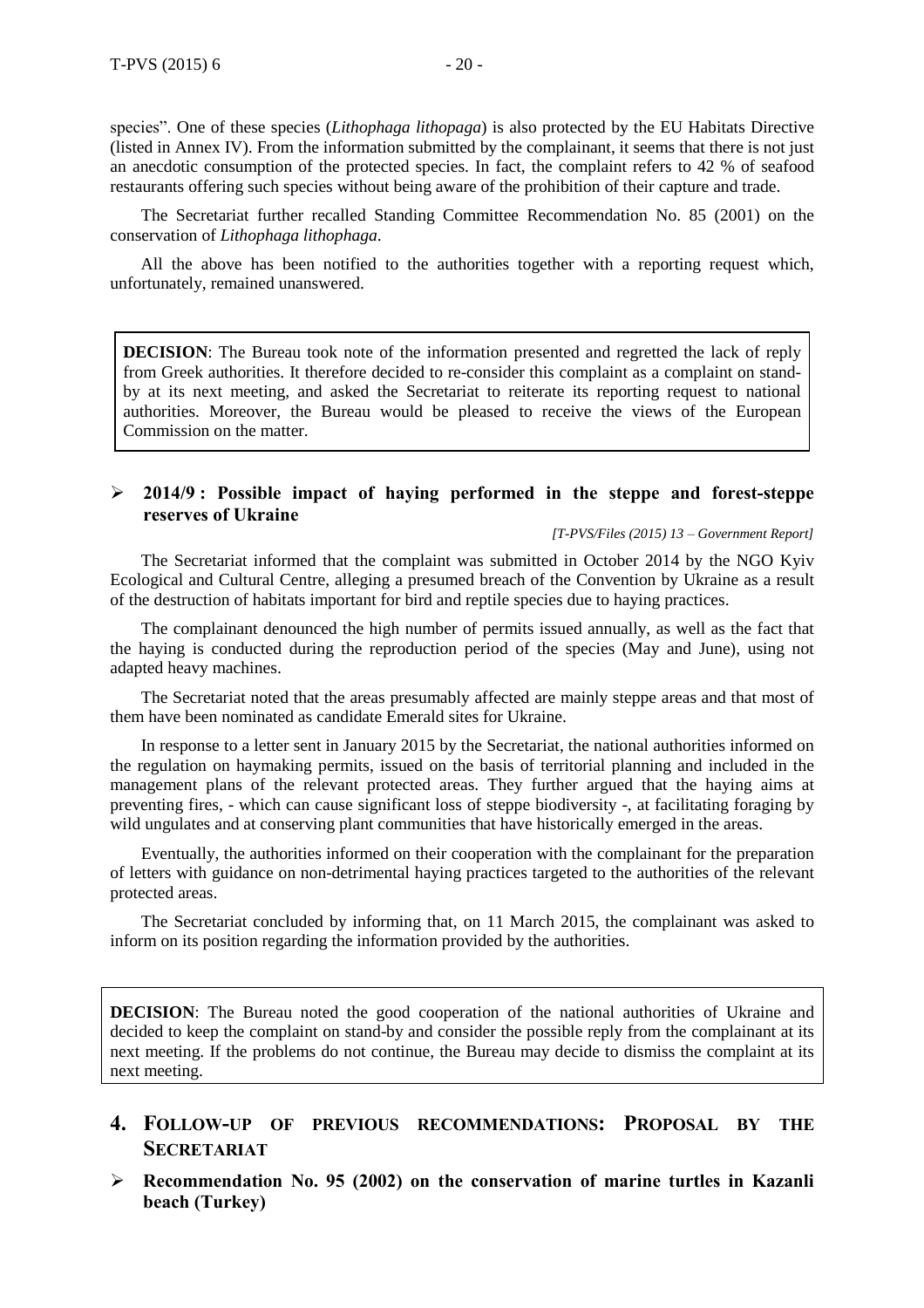- **Recommendation No. 25 (1991) on the conservation of natural areas outside protected areas proper**
- **Recommendation No. 96 (2002) on conservation of natural habitats and wildlife, especially birds, in afforestation of lowland in Iceland**

**DECISION:** The Secretariat presented the list of Recommendations whose monitoring is proposed for next Standing Committee meeting. The Bureau agreed with the list, and recalled that Recommendation No. 169 (2013) on the Rhone streber (*Zingel asper*) in the Doubs (France) and in the canton of Jura (Switzerland), will also be monitored.

## **5. ANY OTHER BUSINESS**

## **Follow-up to complaint N**° **2010/4 on the Increase in the number of sea turtle deaths recorded at Episkopi area under the control of the British Sovereign Base Area Administration (SBAA)**

The Secretariat recalled that, although the above mentioned complaint had been dismissed, in April 2013 the Bureau requested the cooperation of UK authorities for the organisation of a joint trilateral meeting between the SBA, MEDASSET (the complainant) and the authorities of the Republic of Cyprus, following a proposal made in this sense by the UK Delegate at the  $32<sup>nd</sup>$  Standing Committee meeting.

The Secretariat reiterated this request several times since, and once proposed the organization of a Mediation procedure under the revised Regulations concerning on-the-spot appraisals as a possible way forward. In October 2013 UK authorities informed that a reply concerning the possibility of a Mediation would be sent soon to the Secretariat. Unfortunately, no new information was sent by the 34<sup>th</sup> Standing Committee meeting (December 2014). The issue was raised again by MEDASSET on that occasion, and the Committee instructed the Bureau to ensure a follow-up to this complaint, in coordination with UK authorities.

The Secretariat notified the decision of the Standing Committee to the authorities of the UK, and requested an official reply regarding the authorities' approach to a possible mediation procedure, or any other follow-up suggestion which might help ensuring the necessary dialogue between the government and local nature conservation NGOs. However, the request of the Secretariat remained unanswered.

**DECISION:** The Bureau regretted the absence of reply and instructed the Secretariat to reiterate its request.

#### **Developments at Ulcinj Salina (Montenegro)**

*[T-PVS/Files (2015) 21 – Follow-up government Report]*

The Secretariat raised the attention of the Bureau on a follow-up report addressed by the government of Montenegro on the progress in relation to the developments at the Ulcinj Salina. A complaint was successfully dealt with in 2012-2013 by the Standing Committee, in cooperation with the AEWA, the authorities of Montenegro and the complainant. The government report informs of the most recent actions implemented by the authorities, in compliance with the status of Ulcinj Salina as a candidate Emerald site.

#### **6. CLOSURE**

The Chair thanked the Bureau and the Secretariat for the effective meeting.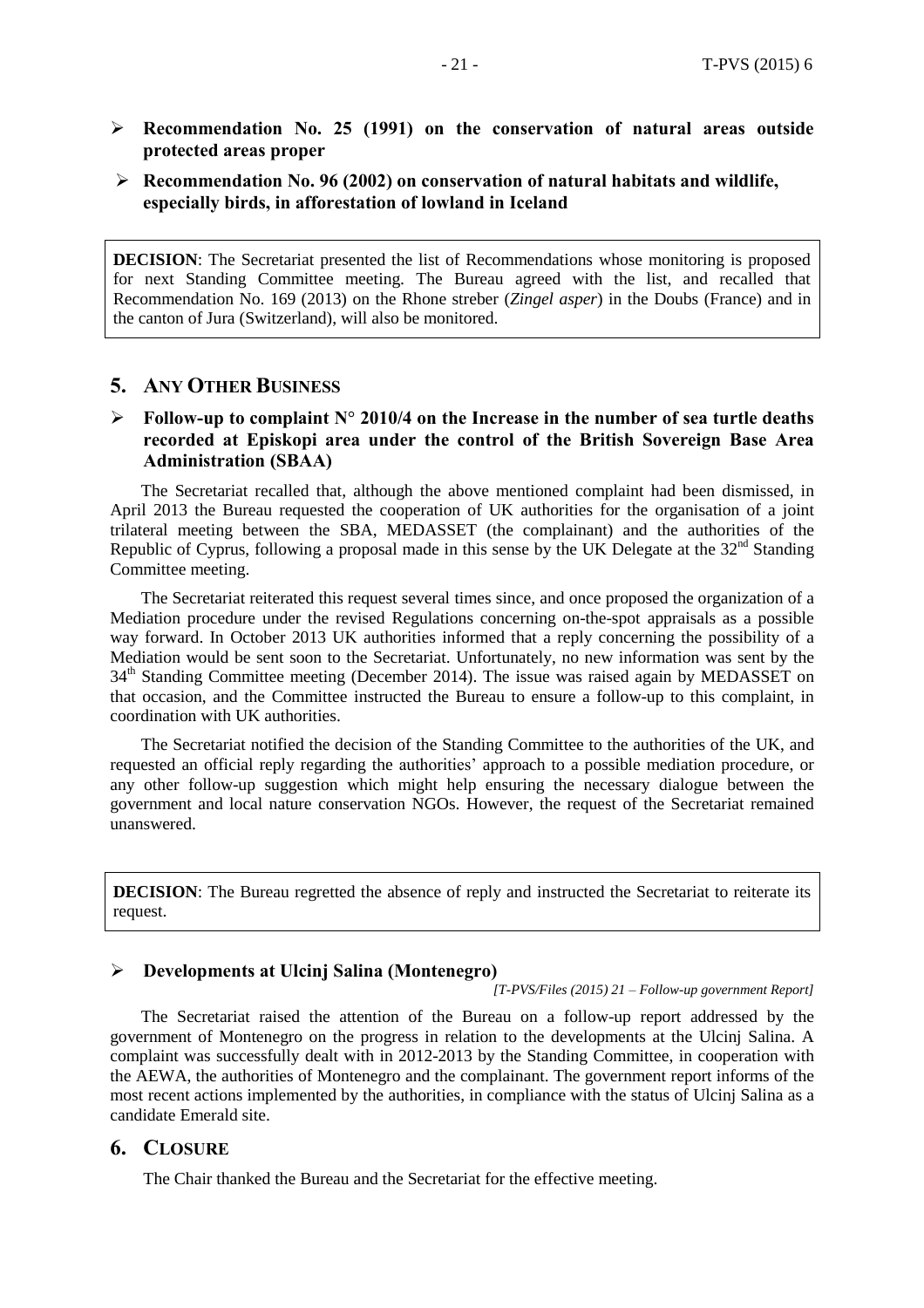**Appendix 1**



**COUNCIL OF EUROPE** 



**CONSEIL DE L'EUROPE** 

CONVENTION ON THE CONSERVATION OF EUROPEAN WILDLIFE AND NATURAL HABITATS

Strasbourg, 30 March 2015

# Standing Committee **Bureau meeting**

Strasbourg, 31 March 2015 (Room 16, opening: 9:30 am)

**\_\_\_\_\_\_\_\_\_\_**

## **AGENDA**

**1. ADOPTION OF THE AGENDA**

*[Draft agenda]*

**2. IMPLEMENTATION OF THE 2015 PROGRAMME OF ACTIVITIES**

*[Note for the Bureau] [T-PVS (2014) 5- Programme of Activities for 2015]*

**2.1 Group of Specialists on the European Diploma of Protected Areas: report of the meeting and celebration of the 50th Anniversary**

*[T-PVS/DE (2015) 5 - Draft Resolutions]*

**2.2 Follow-up to the Tunis Action Plan 2020: report of the second meeting of the Special Focal Points for illegal killing of birds**

> *[T-PVS (2015) 4 – Meeting report] [T-PVS (2015) 3 – Draft Sentencing principles] [T-PVS/Inf (2015) 12 – Analysis and list of gravity factors]*

- **2.3 Climate change: state of preparation of the meeting of the Select Group for the drafting of a new work-plan**
- **2.4 Invasive Alien Species: international coordination and state of preparation of the 11th meeting of the Group of Experts**
- **2.5 Setting-up of the Emerald Network: state of progress**
- **3. IMPLEMENTATION OF THE CONVENTION: FILES**

*[T-PVS/Notes (2015) 2 – Summary of case files and complaints] [T-PVS/Inf (2015) 4 – Register of Bern Convention's case-files]*

- **3.1 Specific Sites - Files open**
	- $\geq$  2004/1: Ukraine: Proposed navigable waterway in the Bystroe Estuary (Danube delta) *[T-PVS/Files (2015) X – Government report Romania] [T-PVS/Files (2015) 12 – Government report Ukraine]*
	- 2004/2: Bulgaria: Wind farms in Balchik and Kaliakra –Via Pontica

*[T-PVS/Files (2015) 22 – Government report Bulgaria]*

 $\triangleright$  [1995/6: Cyprus: Akamas peninsula]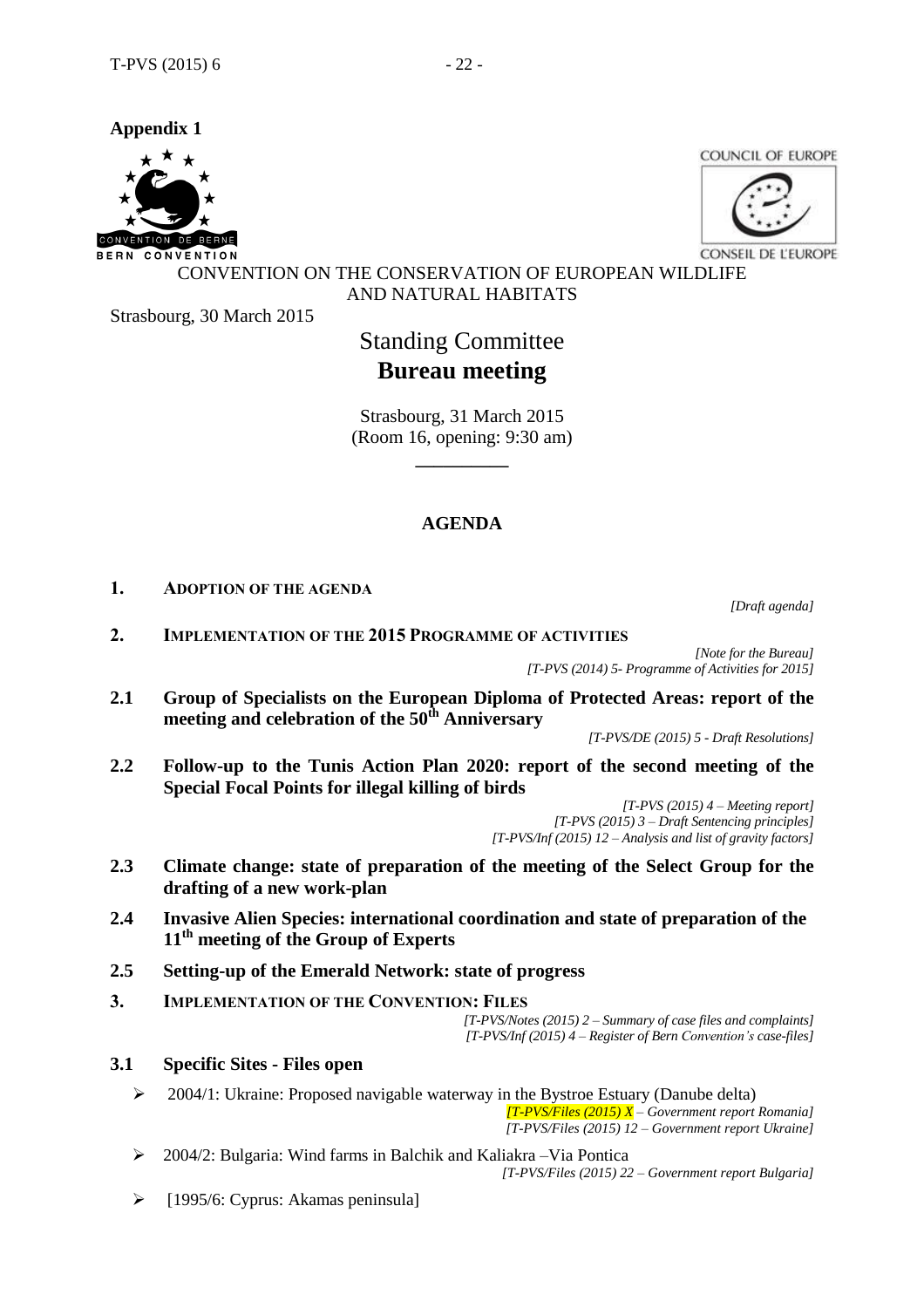- $\triangleright$  [2010/5: Greece: threats to marine turtles in Thines Kiparissias]
- [2007/1: Italy: Eradication and trade of the American Grey squirrel (*Sciurus carolinensis*)]

## **3.2 Possible file**

2011/4: Turkey: threat to the Mediterranean monk seal (*Monachus monachus*)

*[T-PVS/Files (2015) 10 – Government report] [T-PVS/Files (2015) X – Complainant report]*

 $\triangleright$  [2012/3: Poland: Possible spread of the American mink]

## **3.3 Complaints on stand-by**

2013/8: Presumed abusive eradication of the badger (*Meles meles*) in France

*[T-PVS/Files (2015) 20 – Government report]*

- $\geq 2012/5$ : Sport and recreation facilities in Ciral key turtle nesting beach (Turkey) *[T-PVS/Files (2015) 11 – Government report] [T-PVS/Files (2015) X – Complainant report]*
- 2011/5: France / Switzerland: threats to the Rhone streber (*Zingel asper*) in the Doubs (France) and in the canton of Jura (Switzerland)

*[T-PVS/Files (2015) 7 – Government report France] [T-PVS/Files (2015) 3 – Government report Switzerland] [T-PVS/Files (2015) 4 – ONG report France] [T-PVS/Files (2015) 6 – Complainant report Switzerland] [Recommendation No.169 (2013) on the Rhone streber (Zingel asper) in the Doubs (France) and in the canton of Jura (Switzerland)]*

 $\geq$  2012/7: Presumed illegal killing of birds in Malta

*[T-PVS/Files (2015) 9 – Government report] [T-PVS/Files (2015) 15 – NGO report]*

 2012/11: *Marsupella profunda* threatened by a waste burn incinerator at Rostowrack Farm St Dennis, UK

> *[T-PVS/Files (2015) 2 –EU report] [T-PVS/Files (2015) 5 – NGO report]*

 2013/9: Presumed destruction of birds' and bats habitats due to tourism developments in Ukrainian Natural Reserves (Ukraine)

*[T-PVS/Files (2015) X – Complainant report]*

> 2013/10: Impact of corn monoculture on the conservation status of protected species in Alsace, France

> *[T-PVS/Files (2015) 8 – Government Report] [T-PVS/Files (2015) 16 – Complainant report]*

[2006/1: France: Protection of the European green toad (*Bufo viridis*) in Alsace]

## **3.4 On-the-spot appraisals**

 $\triangleright$  File open - 2012/9: Presumed degradation of nesting beaches in Fethiye and Patara SPAs (Turkey)

*[T-PVS/Files (2015) 18 – Government oral statement]*

 Possible File - 2013/1: Hydro power development within the territory of Mavrovo National Park ("the former Yugoslav Republic of Macedonia")

## **3.5 Mediation**

Possible File - 2013/5: Presumed impact of a construction of Overhead Power Line (OHL) in an environmentally sensitive area in the Lithuanian-Polish borderland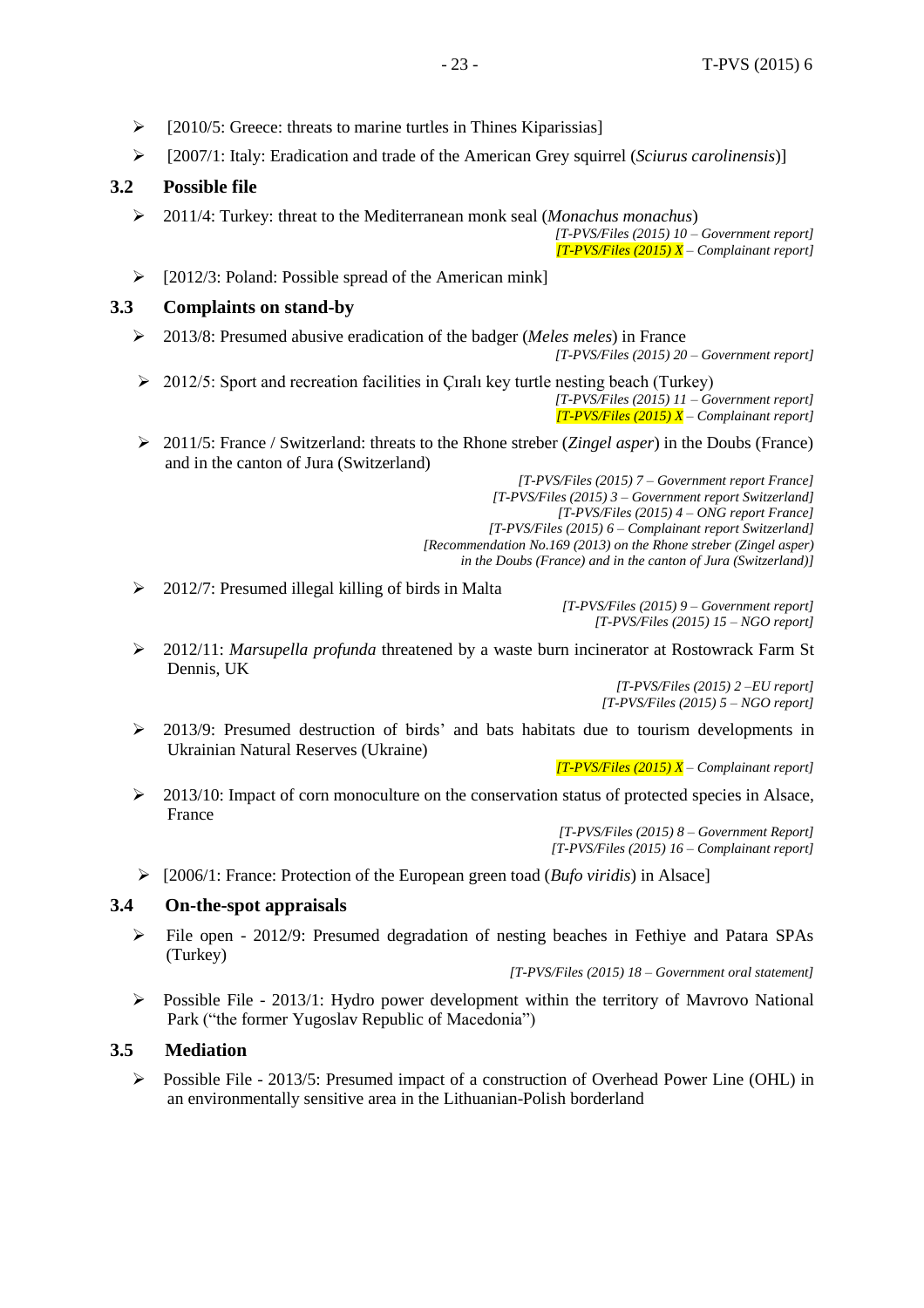#### **3.6 Other complaints**

 $\geq 2014/1$ : Presumed risk of national extinction of badgers in Ireland

*[T-PVS/Files (2015) X – Government Report] [T-PVS/Files (2015) 1– Complainant report]*

 $\geq$  2014/3: Presumed deliberate killing of birds in Serbia

*[T-PVS/Files (2015) 14 – Government Report] [T-PVS/Files (2014) 29– Complainant report]*

- $\geq 2014/6$ : Wind energy: Possible threats to an endangered natural habitat in Izmir (Turkey) *[T-PVS/Files (2015) X – Government Report] [T-PVS/Files (2015) 17 – Complainant report]*
- > 2014/8: Presumed large-scale exploitation and marketing of protected marine shelled molluscs in Greece

*[T-PVS/Files (2015) X – Government Report] [T-PVS/Files (2015) 19 – Complainant report]*

 2014/9 : Possible impact of haying performed in the steppe and forest-steppe reserves of Ukraine

*[T-PVS/Files (2015) 13 – Government Report]* 

#### **4. FOLLOW-UP OF PREVIOUS RECOMMENDATIONS: PROPOSAL BY THE SECRETARIAT**

- Recommendation No. 95 (2002) on the conservation of marine turtles in Kazanli beach (Turkey)
- $\triangleright$  Recommendation No. 25 (1991) on the conservation of natural areas outside protected areas proper
- $\triangleright$  Recommendation No. 96 (2002) on conservation of natural habitats and wildlife, especially birds, in afforestation of lowland in Iceland

#### **5. ANY OTHER BUSINESS**

- $\triangleright$  Follow-up to complaint N° 2010/4 on the Increase in the number of sea turtle deaths recorded at Episkopi area under the control of the British Sovereign Base Area Administration (SBAA)
- Developments at Ulcinj Salina (Montenegro)

*[T-PVS/Files (2015) 21 – Follow-up government Report]*

**6. CLOSURE**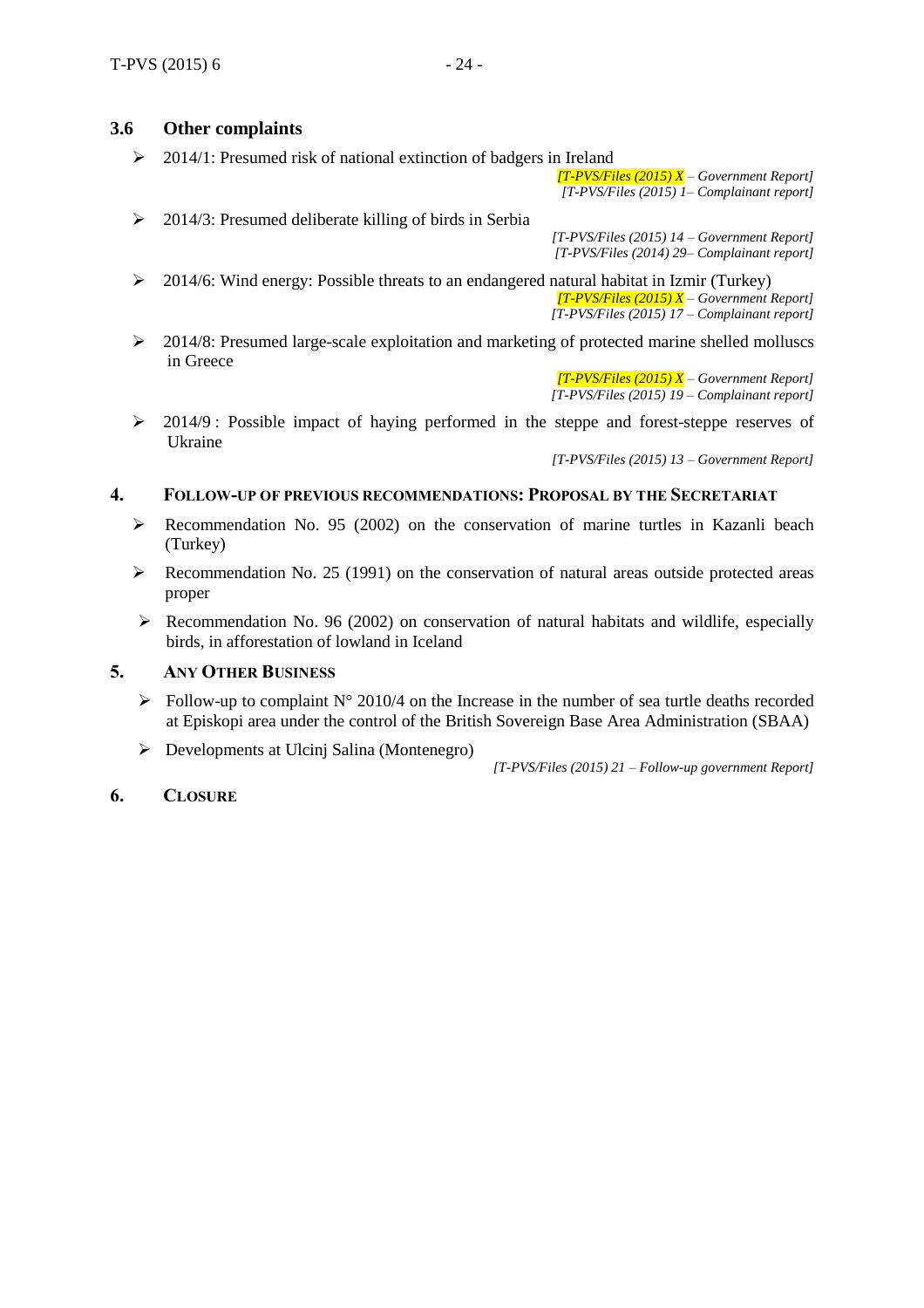## **Appendix 2**

## **LIST OF PARTICIPANTS** \_\_\_\_\_\_\_\_\_\_

#### **ARMENIA / ARMÉNIE**

Ms Hasmik GHALACHYAN, Head, Division of Plant Resources Management, Agency of Bioresources Management, Ministry of Nature Protection, Government Building 3, Republic Square, 0010 YEREVAN

Tel.: +374 10273890. E-mail: [ghalachyanhasmik@yahoo.com](mailto:ghalachyanhasmik@yahoo.com)

#### **CZECH REPUBLIC / REPUBLIQUE TCHEQUE**

Mr Jan PLESNIK, Adviser to Director in foreign affairs, Nature Conservation Agency (NCA CR), Kaplanova 1931/1, CZ-148 00 PRAGUE 11 – CHODOV

Tel +42 283 069 246. Fax +42 283 069 …. E-mail: [jan.plesnik@nature.cz](mailto:jan.plesnik@nature.cz)

*[Apologised for absence / Excusé]*

#### **NORWAY / NORVÈGE**

Mr Øystein STØRKERSEN, Principal Advisor, Norwegian Environment Agency, P.O. Box 5672, Sluppen, N-7485 TRONDHEIM

Tel: +47 7358 0500. Fax: +47 7358 0501 or 7358 0505. E-mail: [oystein.storkersen@miljodir.no](mailto:oystein.storkersen@miljodir.no)

#### **ROMANIA / ROUMANIE**

Mr Felix ZAHARIA, First Secretary, Ministry of Foreign Affairs of Romania, Aleea Alexandru nr. 31-33, BUCURESTI, 011822. Tel/Fax: +40 214311712 / +40 213192354. E-mail: [felix.zaharia@mae.ro](mailto:felix.zaharia@mae.ro)

#### **SLOVAKIA / SLOVAQUIE**

Ms Jana DURKOŠOVÁ, Senior State Advisor, Division for Nature and Landscape Protection, Ministry of the Environment, Námestie Ľ. Štúra 1, 812 35 BRATISLAVA. Tel: +421 2 5956 2211. Fax: +421 2 5956 2031. E-mail: [jana.durkosova@enviro.gov.sk](mailto:jana.durkosova@enviro.gov.sk)

## **SECRETARIAT / SECRÉTARIAT**

**Council of Europe / Conseil de l'Europe, Directorate of Democratic Governance / Direction de la Gouvernance démocratique, F-67075 STRASBOURG CEDEX, France** Tel : +33 3 88 41 20 00. Fax : +33 3 88 41 37 51

Mr Eladio FERNÁNDEZ-GALIANO, Head of the Democratic Initiatives Department / Chef du Service des Initiatives démocratiques, Directorate of of Democratic Governance / Direction de la Gouvernance démocratique DGII Tel: +33 388 41 22 59. Fax: +33 388 41 37 51 E-mail: [eladio.fernandez-galiano@coe.int](mailto:eladio.fernandezgaliano@coe.fr)

Ms Ivana d'ALESSANDRO, Secretary of the Bern Convention / Secrétaire de la Convention de Berne, Biodiversity Unit / Unité de la Biodiversité Tel : +33 3 90 2151 51. Fax : +33 3 88 41 37 51. E-mail : [ivana.dalessandro@coe.int](mailto:ivana.dalessandro@coe.int)

Ms Iva OBRETENOVA, Administrator, Biodiversity Unit / Administrateur, Unité de la Biodiversité Tel : +33 3 90 21 58 81. Fax : +33 3 88 41 37 51. E-mail : [iva.obretenova@coe.int](mailto:iva.obretenova@coe.int)

Ms Tatiana STATE MASSON, Principal Administrative assistant, Biodiversity Unit / Assistante administrative principale, Unité de la Biodiversité Tel : +33 390 21 43 98. Fax : +33 3 88 41 37 51 E-mail : [tatiana.state-masson@coe.int](mailto:tatiana.state-masson@coe.int)